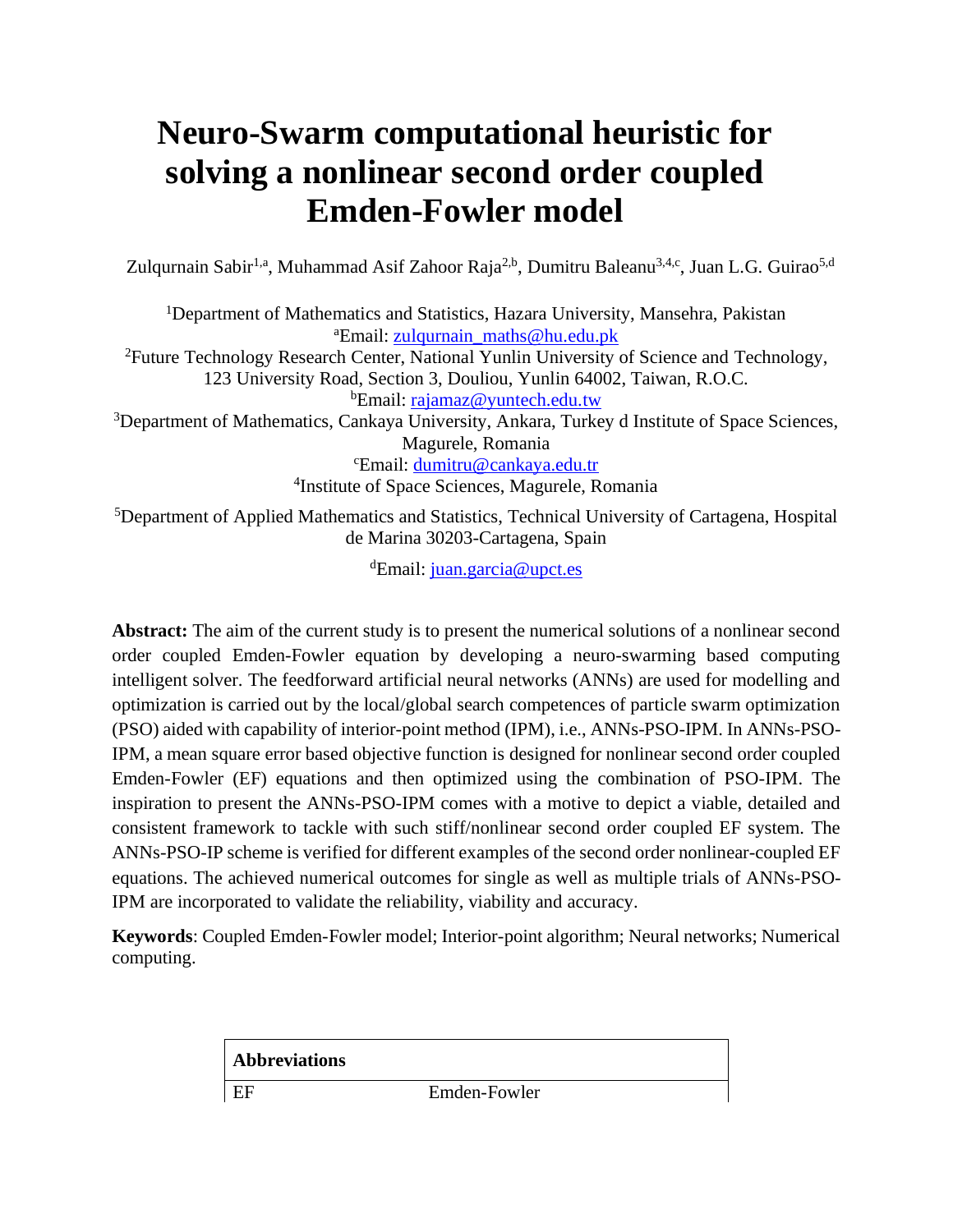| <b>ANNs</b>  | Artificial neural networks      |
|--------------|---------------------------------|
| <b>PSO</b>   | particle swarm optimization     |
| <b>IPM</b>   | interior-point method           |
| <b>RMSE</b>  | Root Mean Square Error          |
| <b>VAF</b>   | Variance Account For            |
| <b>SI</b>    | Semi Interquartile              |
| <b>EVAF</b>  | Error in VAF                    |
| PSO-IPM      | PSO aided with IPM              |
| ANNs-PSO-IPM | ANNs optimized with PSO and IPM |
| <b>MIN</b>   | Minimum                         |
| SD           | Standard deviation              |

## **1. Introduction**

The historical Emden-Fowler (EF) system is considered very important for the research community because of singularity at the origin and has various applications in wide-ranging fields of applied science and engineering. Some well-known applications are catalytic diffusion reactions using the error estimate models [1], stellar configuration [2], density profile of gaseous star [3], spherical annulus [4], isotropic continuous media [5], extrinsic thermionic maps [6], the theory of electromagnetic [7] and morphogenesis [8]. Due to the specialty of the singular point and extensive applications, the researcher has always shown keen interest to solve these models all the time. These models are not easy to solve due of this singular model, nonlinearity and stiff nature and only a few techniques are available in the literature to solve these models. Few of them are Legendre spectral wavelets scheme [9], Adomian decomposition scheme [10], Haar quasilinearization wavelet scheme [11-12], an analytic algorithm approach [13], rational Legendre approximation scheme [14], modified variational iteration scheme [15], differential transformation scheme [16], fourth-order B-spline collocation scheme [17], Chebyshev operational matrix scheme [18] and variation of parameters scheme with an auxiliary parameter [19]. Beside these the numerical methodologies introduced in [20-25] can be exploited for EF equations-based systems.

All these mentioned schemes have their specific merits/advantages and demerits/imperfections, whereas, soft computing stochastic solver is used to manipulate the artificial neural networks (ANNs) strength optimized by global/local search proficiencies of particle swarm optimization (PSO) and interior-point method (IPM), i.e., ANNs-PSO-IPM, have not been implemented for the nonlinear coupled EF model of second kind. The researchers have been generally practiced the numerical computing meta-heuristic schemes along with the neural network strengths for solving the various mathematical linear/nonlinear models [26-32]. Few recent applications of the stochastic solvers are financial market forecasting [33], food chain model [34], nonlinear smoking models [35], nonlinear fractional Lane–Emden systems [36], nonlinear second-order Lane–Emden pantograph delay differential systems [37], peristaltic motion of a third-grade fluid involving planar channel [38], nonlinear predator-prey system [39], elliptic partial differential model [40], mathematical form of the Leptospirosis system [41], HIV mathematical models [42-43], nonlinear multiple singularities based systems [44], singular Thomas-Fermi equation [45], heartbeat dynamics [46], a corneal model for eye surgery [47-48] and heat conduction model of the human head [49]. These proposed stochastic solvers verified the values of the exactness, convergence, and accurateness of the ANNs-PSO-IPM.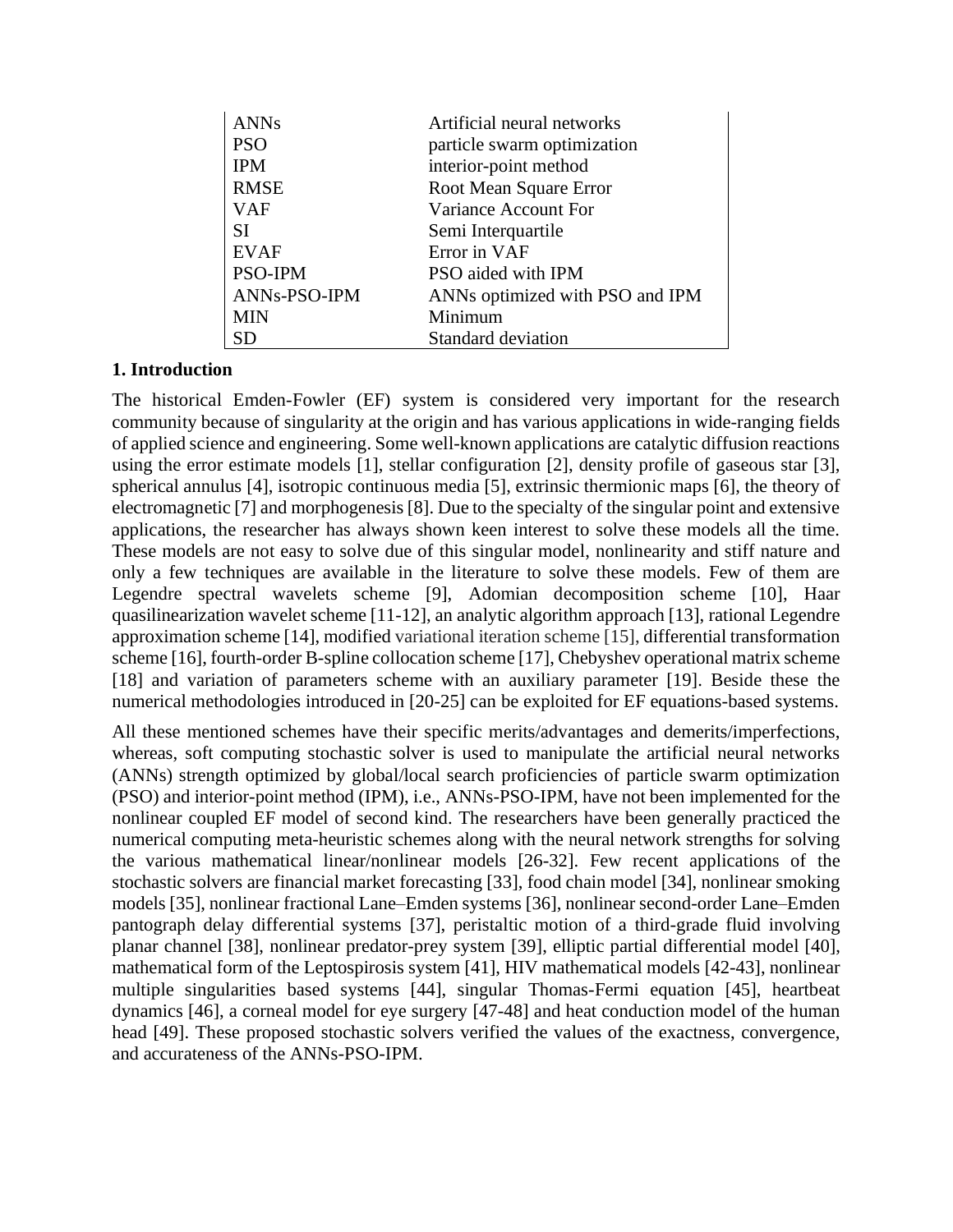Keeping in view all the consequences of above proposals, authors are interested to exploit the numerical stochastic solvers for consistent, stable, and efficient scheme for nonlinear second order coupled EF system. The literature form of the coupled EF model of second kind is written as [50]:

$$
\begin{cases}\n\frac{d^2U}{d\Psi^2} + \frac{\alpha}{\Psi} \frac{dU}{d\Psi} + H_1(\Psi)G_1(U,V) = F_1(\Psi), & U(0) = A, \frac{dU(0)}{d\Psi} = 0, \\
\frac{d^2V}{d\Psi^2} + \frac{\beta}{\Psi} \frac{dV}{d\Psi} + H_2(\Psi)G_2(U,V) = F_2(\Psi), & V(0) = B, \frac{dV(0)}{d\Psi} = 0,\n\end{cases}
$$
\n(1)

Where  $G_1$  and  $G_2$  are the nonlinear functions,  $\alpha$  and  $\beta$  are the constants, while  $F_1$  and  $F_2$  are designated as a source functions. The aim of this current study is to solve the model given in equation (1) through intelligent computing schemes based on ANN-PSO-IP scheme. Some inventive inspiration of the current study is presented as:

- A neuro-swarm novel intelligent computing ANNs-PSO-IPM is designed and presented to solve second order nonlinear coupled EF model.
- The overlapping results of the proposed ANNs-PSO-IPM with the exact solutions for four different examples of the nonlinear-coupled EF based model of second kind establish the consistency, exactness and convergence.
- Ratification of the precise performance is authenticated via statistical calculations/observations on multiple runs of ANN-PSO-IP scheme in terms of root mean square error, Variance Account For, Semi Interquartile Range and Theil's inequality coefficient metrics.
- Beside essentially precise continuous results on whole interval, ease in the concept, stability, the smooth implementable practice and extendibility are well-intentioned declarations for the presented ANNs-PSO-IPM.

The remaining forms of the present work are shown as; Sec 2 presents the detailed methodology of the neural networks using the optimization process ANNs-PSO-IP scheme. Sec 3 presents the performance measures. Sec 4 indicates the numerical measures of the ANNs-PSO-IPM together with the statistical measures. Finally, some concluding remarks along with future work plans are described.

## **2. Methodology**

This section presents the design of ANNs-PSO-IPM for second order nonlinear coupled EF model in two stages as given below:

*Stage* 1: A mean square error based objective/fitness function is constructed for nonlinear coupled EF model

*Stage* 2: The training/learning of the networks is presented with the help of hybrid PSO-IPM.

# **2.1 ANNs modeling**

The neural networks are extensively applied to solve the diverse applications arising in sundry domains of engineering and applied sciences [51-54]. The proposed results are indicated as  $\hat{U}(\Psi)$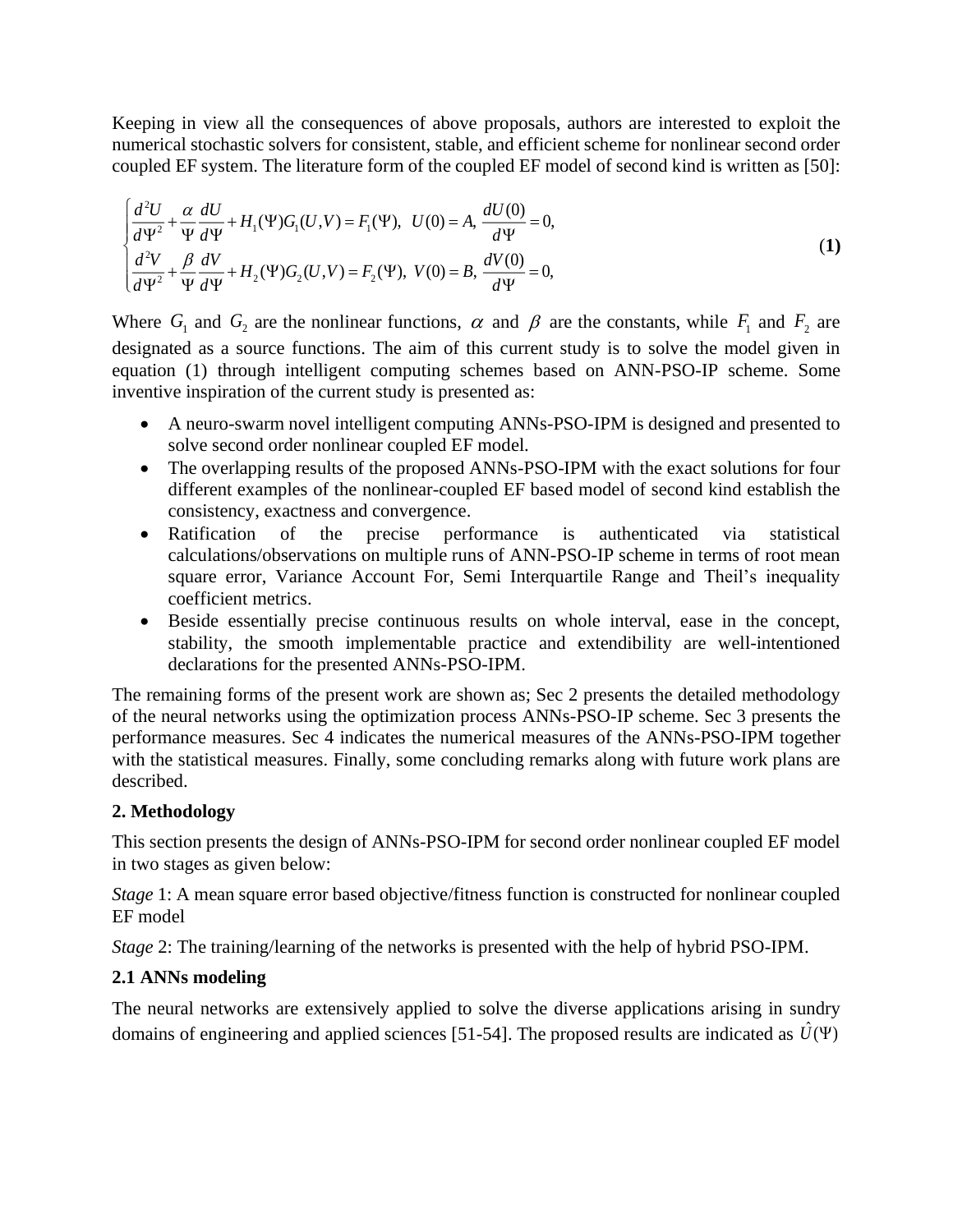and  $\hat{V}(\Psi)$ , while  $n\hat{I}$ *n*  $d^nU$  $\frac{d}{d} \Psi^n$  and  $n\hat{V}$ *n*  $d^nV$  $\frac{d^2V}{d\Psi^n}$  are the derivatives of n<sup>th</sup> order, respectively and are given as follows:

$$
\begin{aligned}\n\left[\hat{U}(\Psi), \hat{V}(\Psi)\right] &= \left[\sum_{i=1}^{m} \phi_{U,i} P(w_{U,i} \Psi + a_{U,i}), \sum_{i=1}^{m} \phi_{V,i} P(w_{V,i} \Psi + a_{V,i})\right], \\
\left[\frac{d^n \hat{U}}{d \Psi^n}, \frac{d^n \hat{V}}{d \Psi^n}\right] &= \left[\sum_{i=1}^{m} \phi_{U,i} \frac{d^n}{d \Psi^n} P(w_{U,i} \Psi + a_{U,i}), \sum_{i=1}^{m} \phi_{V,i} \frac{d^n}{d \Psi^n} P(w_{V,i} \Psi + a_{V,i})\right],\n\end{aligned} \tag{2}
$$

where  $\phi$ , *w* and *a* are the unknown weight vectors, while *m* and *n* are the number of neurons and the order of derivative, respectively.

 $W = [W_U, W_V]$ , for  $W_U = [\phi_U, w_U, \alpha_U]$  and  $W_V = [\phi_U, w_V, \alpha_V]$ . The weight vector components are shown as:

$$
\begin{aligned}\n\boldsymbol{\phi}_{U} &= [\phi_{U,1}, \phi_{U,2}, \dots, \phi_{U,m}], & \boldsymbol{w}_{U} &= [\boldsymbol{w}_{U,1}, \boldsymbol{w}_{U,2}, \dots, \boldsymbol{w}_{U,m}], & \boldsymbol{a}_{U} &= [\boldsymbol{a}_{U,1}, \boldsymbol{a}_{U,2}, \dots, \boldsymbol{a}_{U,m}], \\
\boldsymbol{\phi}_{V} &= [\phi_{V,1}, \phi_{V,2}, \dots, \phi_{V,m}], & \boldsymbol{w}_{V} &= [\boldsymbol{w}_{V,1}, \boldsymbol{w}_{V,2}, \dots, \boldsymbol{w}_{V,m}], & \boldsymbol{a}_{V} &= [\boldsymbol{a}_{V,1}, \boldsymbol{a}_{V,2}, \dots, \boldsymbol{a}_{V,m}].\n\end{aligned}
$$

The log-sigmoid  $P(\Psi) = \frac{1}{(1 + e^{-\Psi})}$  $(\Psi) = \frac{1}{\sqrt{1-\frac{1}{2}}}$  $1 + e$  $P(\Psi) = \frac{1}{(1 - \frac{1}{2})^2}$  $\frac{1}{1+e^{-\Psi}}$  is as an activation function and the simplified form of the

network (2) using the  $\hat{U}(\Psi)$  and  $\hat{V}(\Psi)$  along with their derivatives are shown as:

$$
\begin{bmatrix}\n\hat{U}(\Psi), \hat{V}(\Psi)\n\end{bmatrix} = \n\begin{bmatrix}\n\sum_{i=1}^{m} \frac{\phi_{U,i}}{1 + e^{-(w_{U,i}\Psi + a_{U,i})}}, \sum_{i=1}^{m} \frac{\phi_{V,i}}{1 + e^{-(w_{V,i}\Psi + a_{V,i})}}\n\end{bmatrix},
$$
\n
$$
\begin{bmatrix}\n\frac{d\hat{U}}{d\Psi}, \frac{d\hat{V}}{d\Psi}\n\end{bmatrix} = \n\begin{bmatrix}\n\sum_{i=1}^{m} \frac{\phi_{U,i}W_{U,i}e^{-(w_{U,i}\Psi + a_{U,i})}}{\left(1 + e^{-(w_{U,i}\Psi + a_{U,i})}\right)^2}, \sum_{i=1}^{m} \frac{\phi_{V,i}W_{V,i}e^{-(w_{V,i}\Psi + a_{V,i})}}{\left(1 + e^{-(w_{V,i}\Psi + a_{V,i})}\right)^2}\n\end{bmatrix},
$$
\n
$$
\begin{bmatrix}\n\frac{d^2\hat{U}}{d\Psi^2}, \frac{d^2\hat{V}}{d\Psi^2}\n\end{bmatrix} = \n\begin{bmatrix}\n\sum_{i=1}^{m} \phi_{U,i}W_{U,i}^2 \left\{\frac{2e^{-2(w_{U,i}\Psi + a_{U,i})}}{\left(1 + e^{-(w_{U,i}\Psi + a_{U,i})}\right)^3} - \frac{e^{-(w_{U,i}\Psi + a_{U,i})}}{\left(1 + e^{-(w_{U,i}\Psi + a_{V,i})}\right)^2}\n\end{bmatrix},
$$
\n
$$
\begin{bmatrix}\n\frac{d^2\hat{U}}{d\Psi^2}, \frac{d^2\hat{V}}{d\Psi^2}\n\end{bmatrix} = \n\begin{bmatrix}\n\sum_{i=1}^{m} \phi_{V,i}W_{V,i}^2 \left\{\frac{2e^{-2(w_{V,i}\Psi + a_{V,i})}}{\left(1 + e^{-(w_{V,i}\Psi + a_{V,i})}\right)^3} - \frac{e^{-(w_{V,i}\Psi + a_{V,i})}}{\left(1 + e^{-(w_{V,i}\Psi + a_{V,i})}\right)^2}\n\end{bmatrix},
$$
\n(3)

The mean square error based objective/fitness formulation is formulated as follows: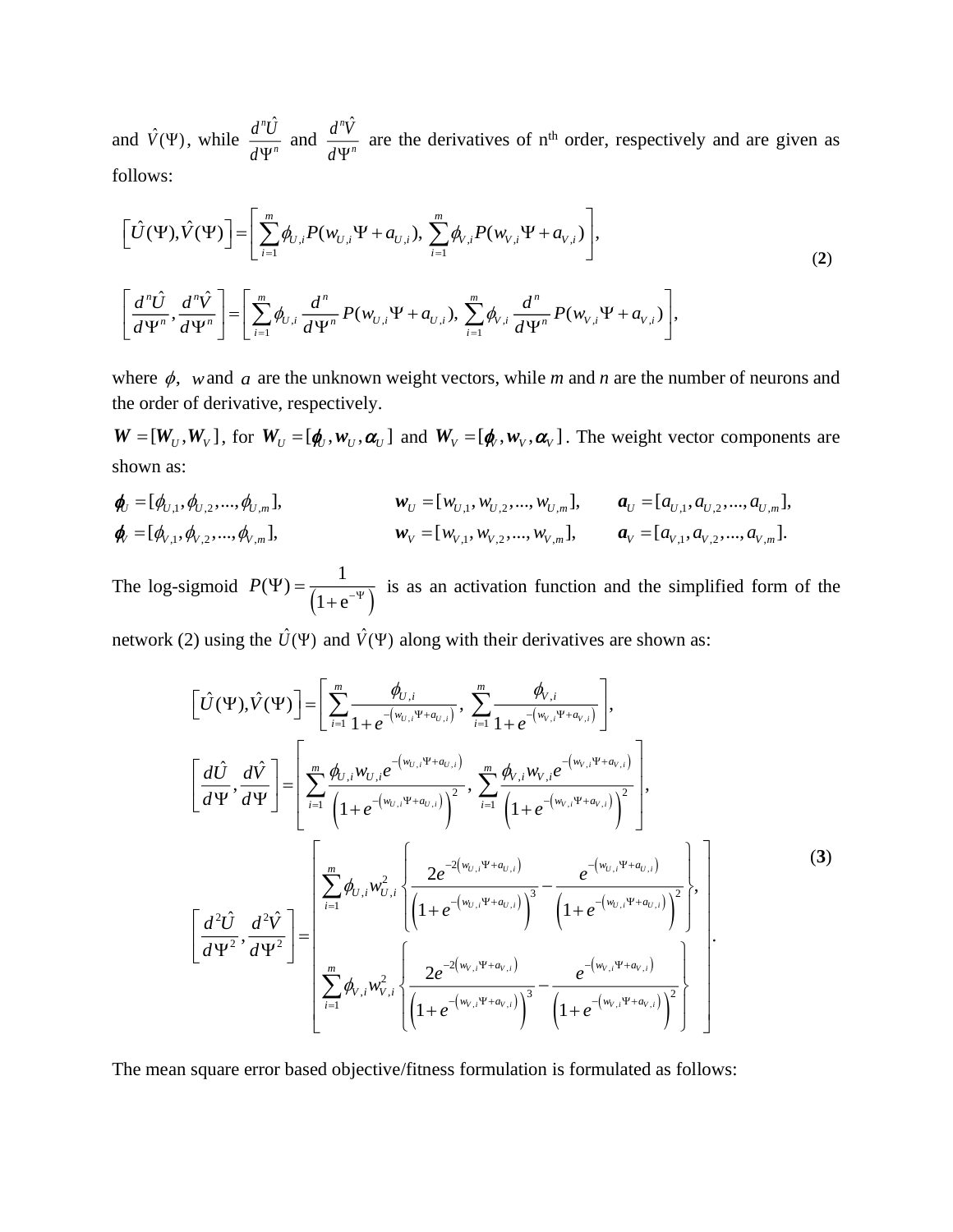$$
E_{Fit} = E_{Fit-1} + E_{Fit-2} + E_{Fit-3}, \tag{4}
$$

$$
E_{Fi-1} = \frac{1}{N} \sum_{m=1}^{N} \left( \Psi_m \frac{d^2 \hat{U}}{d \Psi_m^2} + \alpha \frac{d \hat{U}}{d \Psi_m} + \Psi_m H_1 G_1(\hat{U}, \hat{V}) - \Psi_m F_1 \right)^2,
$$
(5)

$$
E_{Fit-2} = \frac{1}{N} \sum_{m=1}^{N} \left( \Psi_m \frac{d^2 \hat{V}}{d \Psi_m^2} + \beta \frac{d \hat{V}}{d \Psi_m} + \Psi_m H_2 G_2 (\hat{U}, \hat{V}) - \Psi_m F_2 \right)^2,
$$
(6)

$$
E_{Fit-3} = \frac{1}{6} \left( \left( \hat{U} - A_1 \right)^2 + \left( \frac{d\hat{U}}{d\Psi_m} \right)^2 + \left( \hat{V} - A_2 \right)^2 + \left( \frac{d\hat{V}}{d\Psi_m} \right)^2 \right),
$$
 (7)

where  $hN = 1$ ,  $\Psi_m = mh$ ,  $F_1(\Psi) = F_1$  and  $F_2(\Psi) = F_2$ . The objective functions  $E_{Fit-1}$  and  $E_{Fit-2}$ are linked with coupled differential systems and  $E_{Fit-3}$  is used for the initial conditions.

#### **2.2 Optimization: PSO-IPM**

The optimization to solve the second order nonlinear-coupled EF system is ratified by the hybridcomputing of PSO-IPM.

PSO is a well-organized search algorithm used as a global search methodology like genetic algorithms (GAs). The PSO algorithm introduced by Eberhart and Kennedy [55-56] and works as an easy procedure that needs minor memory. In search space, an applicant single solution of decision variables by applying optimization is known as a particle and these particles set formulate a swarm. The PSO operates via local  $\textbf{\textit{P}}_{\scriptscriptstyle LB}^{\rho-\scriptscriptstyle 1}$  $\bm{P}_{LB}^{\rho-1}$  and global  $\bm{P}_{GB}^{\rho-1}$  $P_{GB}^{\rho-1}$  best particle positions in a swarm. The position  $\mathbf{X}_i$  and velocity  $V_i$  are mathematical expressed as follows:

$$
\boldsymbol{X}_i^{\chi} = \boldsymbol{V}_i^{\chi-1} + \boldsymbol{X}_i^{\chi-1},\tag{8}
$$

$$
\boldsymbol{V}_{i}^{\chi} = \sigma \boldsymbol{V}_{i}^{\chi-1} + \xi_{1} (\boldsymbol{P}_{LB}^{\chi-1} - \boldsymbol{X}_{i}^{\chi-1}) \boldsymbol{\gamma}_{I} + \xi_{2} (\boldsymbol{P}_{GB}^{\chi-1} - \boldsymbol{X}_{i}^{\chi-1}) \boldsymbol{\gamma}_{2}, \qquad (9)
$$

here  $\chi$  is stand for iteration/flight index,  $\sigma$  is for inertia weight vector varying between [0. 1],  $\xi_1$ and  $\xi_2$  are the cognitive/social constant accelerations, while,  $\gamma_1$  and  $\gamma_2$  are the vectors lie between [0, 1]. Some recent applications of PSO are parameter estimation [57], robotics [58-59], nonlinear electric circuits [60], systems of equations based physical models [61], and optimization of permanent magnets synchronous motor [62].

The convergence performance of PSO quickly achieved by using the combination with local search procedure by taking the global best particle of PSO as an initial weight. Consequently, an operative and quick local search approach named as interior-point method (IPM) is oppressed for rapid refinement of the outcomes obtained via PSO scheme. The integrated heuristics of PSO-IPM is exploited to train the networks, while the essential parameter settings of importance elements for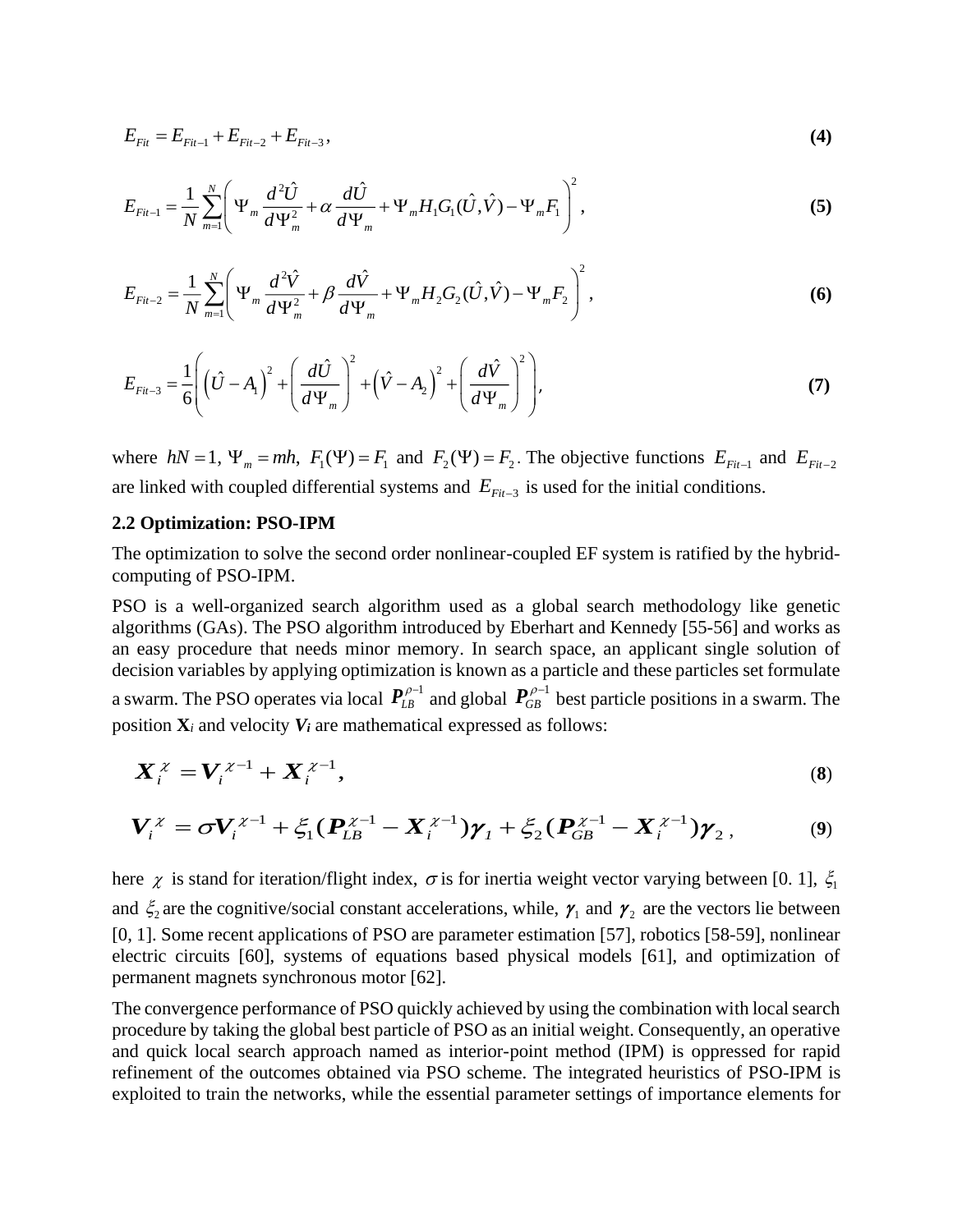PSO-IPM is given in Table 1. Few recently IP scheme applications are power flow security constraint optimization [63], image processing [64], multistage nonlinear nonconvex problems [65] and nonlinear benchmark models [66]. The PSO-IP scheme is used to train the networks as per process and parameter settings provided in the Table 1.

**Table 1**: Comprehensive pseudocode of PSO-IP scheme for solving the second order nonlinear coupled EF model

**PSO algorithm start Step 1: Initialization**: Create the prime swarm arbitrarily and initialize the parameters of PSO routine and optimoptions tool. **Step-2: Fitness Assessment**: Determine/Analyze the fitness of each particle in the swarm using equations (4) to (7). **Step-3**: **Rank of particle**: Ranking is associated for each particle of swarm via minimum criteria of the fitness/objrctive function. **Step-4: Stoppage Criteria**: Terminate, if one of below standard meets • Fitness level • Selected flights When the above standard accomplished, then go to Step 5 **Step-5: Modification:** Update the position and velocity by using expressions (8) and (9), respectively. **Step-6: Repetition:** Repeat steps 2 to 6 till the whole flights are completed. **Step-7: Storage:** The parameters of global best particle are store along with its fitness. **PSO algorithm stop Start of PSO-IP scheme Inputs:** 'global best particle' of PSO **Output:** W<sub>PSOIP</sub> are the 'PSOIP's trained weights **Initialization:** Use 'global best particle' as a start point of IPM. **Termination:** Stop the execution, when one of the below conditions meet [Fitness =  $E_{Fit}$  = 10<sup>-20</sup>], [TolX = 10<sup>-21</sup>], [Generation = 1000], [TolFun =  $TolCon = 10^{-22}$ ] and [MaxFunEvals = 265000] **While** [Terminate] **Fitness Evaluation:** The set (4) is applied for the 'fitness value' **Adjustments:** Invoke the 'fmincon' routine for the IP scheme to regulate the 'weight vector' values. Store the 'fitness values' using the 'basic form' of the 'weight vector' **Store:**  $W_{PSO-IP}$  scheme values, best weights, fitness, function count, generations and time for the current run. **PSO-IP scheme End**

#### **3. Performance indices/metrics**

The performances is measured using RMSE, VAF, TIC indices along their globals, i.e., mean values. The mathematical forms of these statistical operatives are given as:

$$
[RMSE_{U}, RMSE_{V}] = \left[ \sqrt{\frac{1}{n} \sum_{k=1}^{n} (U_{k} - \hat{U}_{k})^{2}}, \sqrt{\frac{1}{n} \sum_{k=1}^{n} (V_{k} - \hat{V}_{k})^{2}} \right],
$$
(10)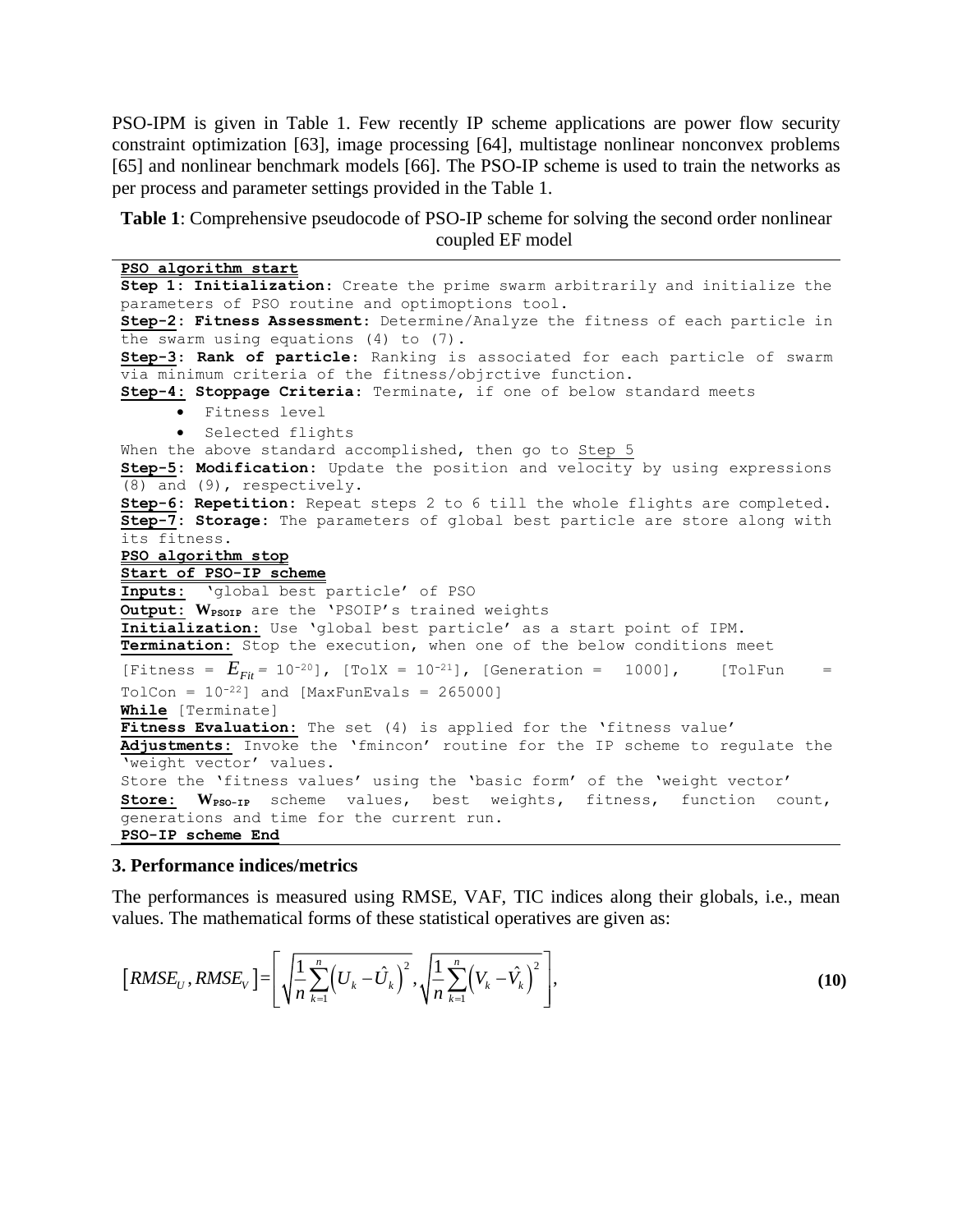$$
[\text{TIC}_{U}, \text{TIC}_{V}] = \left[ \frac{\sqrt{\frac{1}{n} \sum_{k=1}^{n} \left( U(\Psi_{k}) - \hat{U}(\Psi_{k}) \right)^{2}}}{\left( \sqrt{\frac{1}{n} \sum_{k=1}^{n} U^{2}(\Psi_{k})} + \sqrt{\frac{1}{n} \sum_{k=1}^{n} \hat{U}^{2}(\Psi_{k})} \right)^{2}} \cdot \frac{\sqrt{\frac{1}{n} \sum_{k=1}^{n} \left( V(\Psi_{k}) - \hat{V}(\Psi_{k}) \right)^{2}}}{\left( \sqrt{\frac{1}{n} \sum_{k=1}^{n} V^{2}(\Psi_{k})} + \sqrt{\frac{1}{n} \sum_{k=1}^{n} \hat{V}^{2}(\Psi_{k})} \right)^{2}} \right], \quad (11)
$$
\n
$$
\left[ [VAF_{U}, VAR_{V}] = \left[ \left( 1 - \frac{\text{var} \left( U(\Psi_{k}) - \hat{U}(\Psi_{k}) \right)}{\text{var} \left( U(\Psi_{k}) \right)} \right) \times 100, \left( 1 - \frac{\text{var} \left( V(\Psi_{k}) - \hat{V}(\Psi_{k}) \right)}{\text{var} \left( V(\Psi_{k}) \right)} \right) \times 100 \right], \quad (12)
$$

#### **4. Results and discussions**

The detail for presenting the solving the four examples of second order coupled EF model is presented in this section.

**Problem I:** Consider the second order nonlinear-coupled EF model is given as:

$$
\begin{cases}\n\frac{d^2U}{d\Psi^2} + \frac{1}{\Psi} \frac{dU}{d\Psi} - (4\Psi^2 + 5)U = 0, & U(0) = 1, \frac{dU(0)}{d\Psi} = 0, \\
\frac{d^2V}{d\Psi^2} + \frac{2}{\Psi} \frac{dV}{d\Psi} - (4\Psi^2 - 5)V = 0, & V(0) = 1, \frac{dV(0)}{d\Psi} = 0.\n\end{cases}
$$
\n(13)

The exact solutions of the equation (13) are  $[e^{\psi^2}, e^{-\psi^2}]$ , whereas the fitness function becomes as:

$$
E_{Fit} = \frac{1}{N} \sum_{m=0}^{N} \left( \Psi_m \frac{d^2 \hat{U}}{d \Psi_m^2} + \frac{d \hat{U}}{d \Psi_m} - \Psi_m (4 \Psi_m^2 + 5) \hat{U} \right)^2 + \frac{1}{4} \left( (\hat{U} - 1)^2 + \left( \frac{d \hat{U}}{d \Psi_m} \right)^2 \right)
$$
  

$$
= \frac{1}{N} \sum_{m=0}^{N} \left( \Psi_m \frac{d^2 \hat{V}}{d \Psi_m^2} + 2 \frac{d \hat{V}}{d \Psi_m} - \Psi_m (4 \Psi_m^2 - 5) \hat{V} \right)^2 + \frac{1}{4} \left( (\hat{U} - 1)^2 + \left( \frac{d \hat{V}}{d \Psi_m} \right)^2 \right),
$$
 (14)

here *N* = 20, 25 and 30 for input span [0, 1], [0, 1.25] and [0, 1.5], respectively.

**Problem II:** Consider the second order nonlinear-coupled EF system is written as:

$$
\begin{cases}\n\frac{d^2U}{d\Psi^2} + \frac{2}{\Psi} \frac{dU}{d\Psi} - U^2 + V^2 + 6V = 6\Psi^2 + 6, & U(0) = 1, \frac{dU(0)}{d\Psi} = 0, \\
\frac{d^2V}{d\Psi^2} + \frac{2}{\Psi} \frac{dV}{d\Psi} + U^2 - V^2 - 6V = -6\Psi^2 + 6, & V(0) = -1, \frac{dV(0)}{d\Psi} = 0.\n\end{cases}
$$
\n(15)

The exact solutions of equation (15) are  $[\Psi^2 + e^{\Psi^2}, \Psi^2 - e^{\Psi^2}]$  and the error function is given as: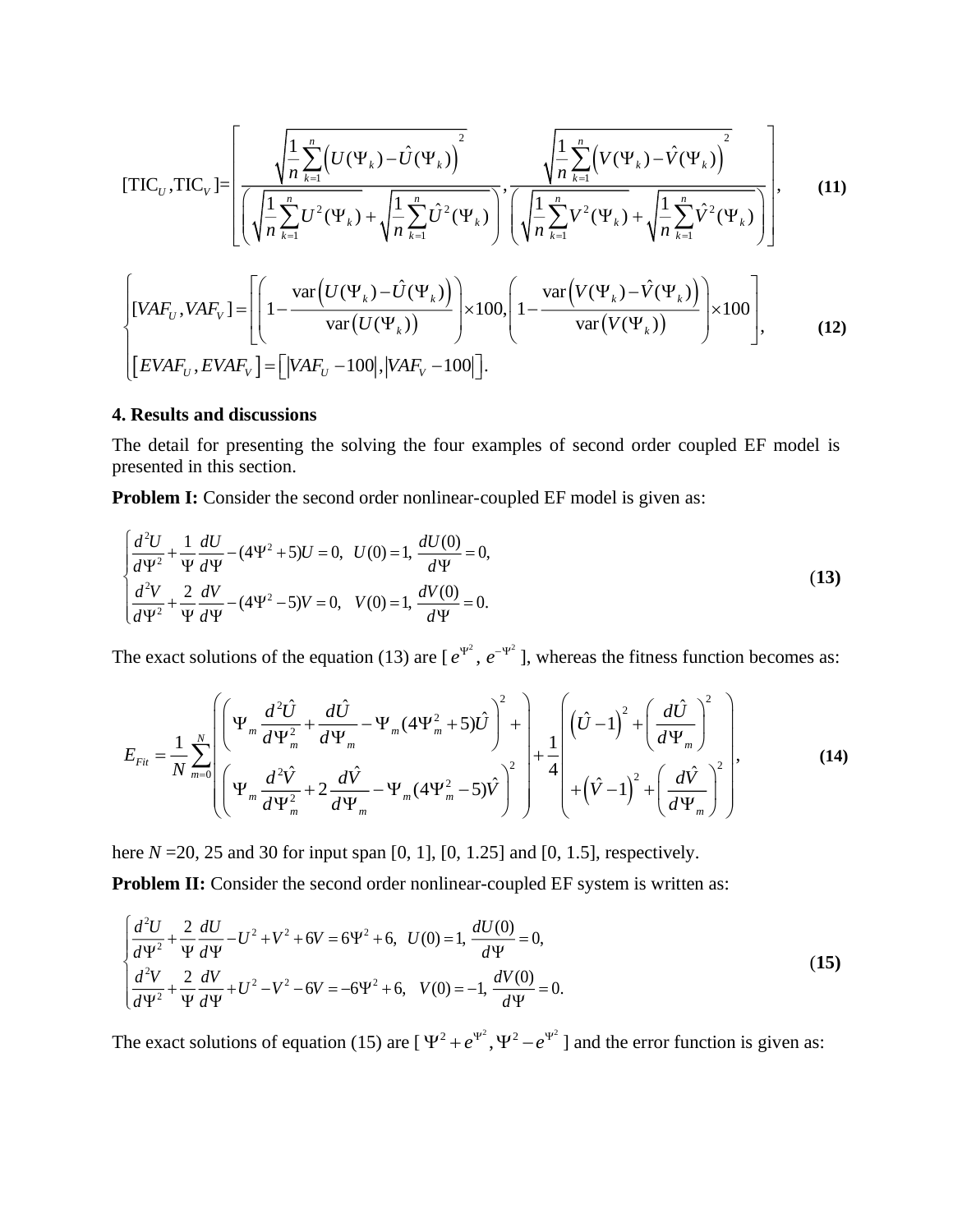$$
E_{Fit} = \frac{1}{N} \sum_{m=0}^{N} \left( \Psi_{m} \frac{d^{2} \hat{U}}{d \Psi_{m}^{2}} + 2 \frac{d \hat{U}}{d \Psi_{m}} - \Psi_{m} \hat{U}^{2} + \Psi_{m} \hat{V}^{2} + 6 \Psi_{m} \hat{V} = 6 \Psi_{m}^{3} + 6 \Psi_{m} \right)^{2} + \left[ \Psi_{m} \frac{d^{2} \hat{V}}{d \Psi_{m}^{2}} + 2 \frac{d \hat{V}}{d \Psi_{m}} + \Psi_{m} \hat{U}^{2} - \Psi_{m} \hat{V}^{2} - 6 \Psi_{m} \hat{V} = -6 \Psi_{m}^{3} + 6 \Psi_{m} \right)^{2} + \frac{1}{4} \left( \left( \hat{U} - 1 \right)^{2} + \left( \frac{d \hat{U}}{d \Psi_{m}} \right)^{2} + \left( \hat{V} + 1 \right)^{2} + \left( \frac{d \hat{V}}{d \Psi_{m}} \right)^{2} \right), \tag{16}
$$

here *N* =20, 25 and 30 for input span [0, 1], [0, 1.25] and [0, 1.5], respectively.

**Problem III:** Consider the second order nonlinear-coupled EF model is given as:

$$
\begin{cases}\n\frac{d^2U}{d\Psi^2} + \frac{3}{\Psi} \frac{dU}{d\Psi} - 4(U+V) = 0, & U(0) = 1, \frac{dU(0)}{d\Psi} = 0, \\
\frac{d^2V}{d\Psi^2} + \frac{2}{\Psi} \frac{dV}{d\Psi} + 3(U+V) = 0, & V(0) = 1, \frac{dV(0)}{d\Psi} = 0.\n\end{cases}
$$
\n(17)

The exact solutions of the equation (17) are  $[1+\Psi^2, 1-\Psi^2]$  and the fitness/objective function is given as follows:

$$
E_{Fu} = \frac{1}{N} \sum_{m=0}^{N} \left( \Psi_m \frac{d^2 \hat{U}}{d\Psi_m^2} + 3 \frac{d\hat{U}}{d\Psi_m} - 4 \Psi_m (\hat{U} + \hat{V}) \right)^2 + \left[ \frac{1}{4} \left( (\hat{U} - 1)^2 + \left( \frac{d\hat{U}}{d\Psi_m} \right)^2 \right) + \frac{1}{4} \left( (\hat{U} - 1)^2 + \left( \frac{d\hat{U}}{d\Psi_m} \right)^2 \right) + \frac{1}{4} \left( (\hat{U} - 1)^2 + \left( \frac{d\hat{U}}{d\Psi_m} \right)^2 \right) + \frac{1}{4} \left( (\hat{U} - 1)^2 + \left( \frac{d\hat{U}}{d\Psi_m} \right)^2 \right) + \frac{1}{4} \left( (\hat{U} - 1)^2 + \left( \frac{d\hat{U}}{d\Psi_m} \right)^2 \right) + \frac{1}{4} \left( (\hat{U} - 1)^2 + \left( \frac{d\hat{U}}{d\Psi_m} \right)^2 \right) + \frac{1}{4} \left( (\hat{U} - 1)^2 + \left( \frac{d\hat{U}}{d\Psi_m} \right)^2 \right) + \frac{1}{4} \left( (\hat{U} - 1)^2 + \left( \frac{d\hat{U}}{d\Psi_m} \right)^2 \right) + \frac{1}{4} \left( (\hat{U} - 1)^2 + \left( \frac{d\hat{U}}{d\Psi_m} \right)^2 \right) + \frac{1}{4} \left( (\hat{U} - 1)^2 + \left( \frac{d\hat{U}}{d\Psi_m} \right)^2 \right) + \frac{1}{4} \left( (\hat{U} - 1)^2 + \left( \frac{d\hat{U}}{d\Psi_m} \right)^2 \right) + \frac{1}{4} \left( (\hat{U} - 1)^2 + \left( \frac{d\hat{U}}{d\Psi_m} \right)^2 \right) + \frac{1}{4} \left( (\hat{U} - 1)^2 + \left( \frac{d\hat{U}}{d\Psi_m} \right)^2 \right) + \frac{1}{4} \left( (\hat{U} - 1)^2 + \left( \frac{d\hat{U}}{d\Psi_m} \right)^2 \right) + \frac{1}{4} \left( (\
$$

here *N* = 20, 25 and 30 for input span [0, 1], [0, 1.25] and [0, 1.5], respectively.

**Problem IV:** Consider the second order nonlinear-coupled EF model is given as:

$$
\begin{cases}\n\frac{d^2U}{d\Psi^2} + \frac{1}{\Psi} \frac{dU}{d\Psi} - (1 + U^2)V^3 = 0, & U(0) = 1, \frac{dU(0)}{d\Psi} = 0, \\
\frac{d^2V}{d\Psi^2} + \frac{3}{\Psi} \frac{dV}{d\Psi} + (3 + U^2)V^5 = 0, & V(0) = 1, \frac{dV(0)}{d\Psi} = 0.\n\end{cases}
$$
\n(19)

The exact solutions of the equation (17) are [ $\sqrt{1+\Psi^2}$ 2  $\frac{1}{1+\Psi^2}, \frac{1}{\sqrt{1-\Psi^2}}$ 1  $+\Psi$  $+ \Psi$ ] and the fitness/objective function is given as follows: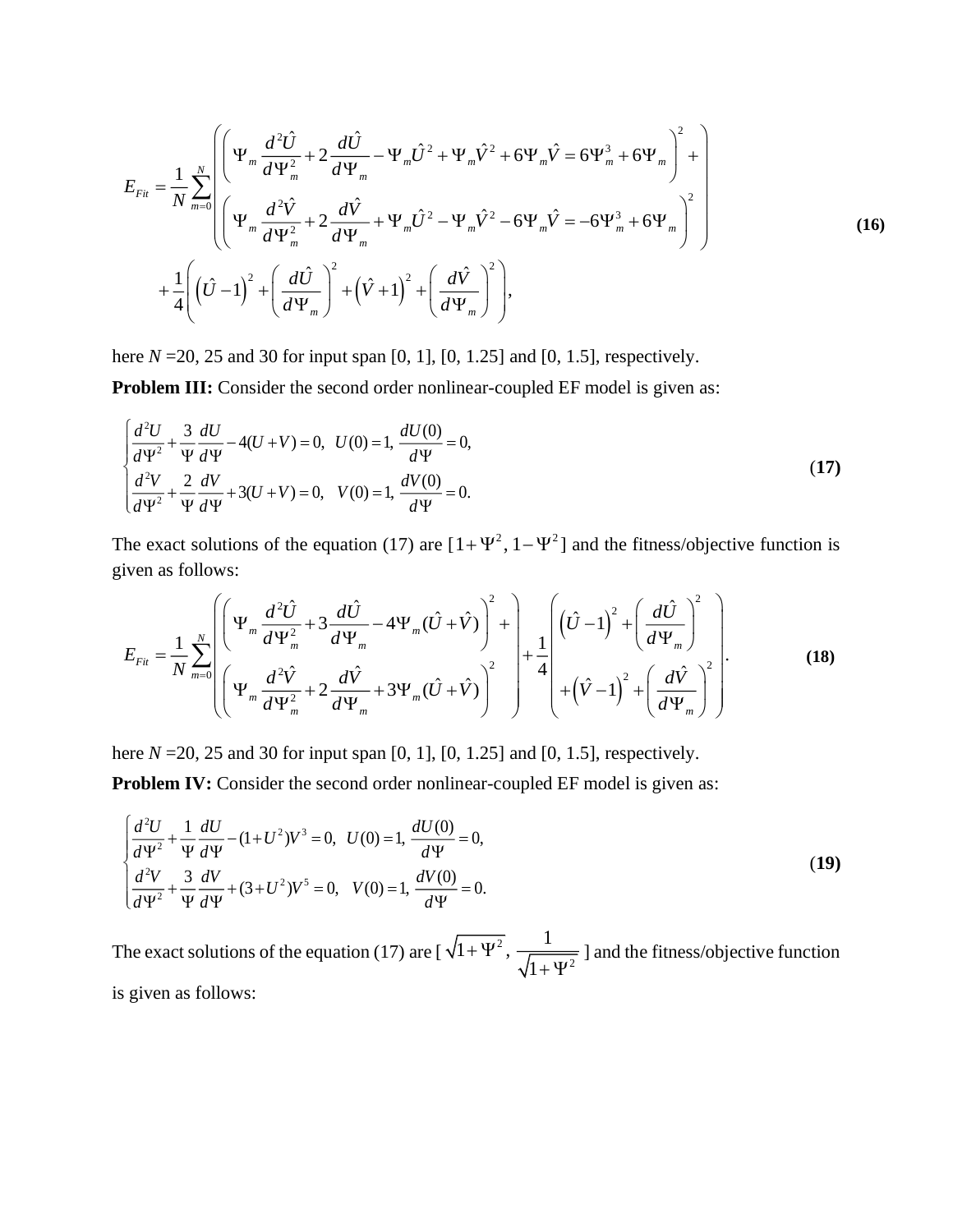$$
E_{Fit} = \frac{1}{N} \sum_{m=0}^{N} \left( \Psi_m \frac{d^2 \hat{U}}{d\Psi_m^2} + \frac{d\hat{U}}{d\Psi_m} - \hat{V}^3 \Psi_m (\hat{U}^2 + 1) \right)^2 + \frac{1}{4} \left[ \left( \hat{U} - 1 \right)^2 + \left( \frac{d\hat{U}}{d\Psi_m} \right)^2 \right] + \frac{1}{4} \left[ \left( \hat{U} - 1 \right)^2 + \left( \frac{d\hat{U}}{d\Psi_m} \right)^2 \right] + \frac{1}{4} \left[ \left( \hat{U} - 1 \right)^2 + \left( \frac{d\hat{U}}{d\Psi_m} \right)^2 \right] + \frac{1}{4} \left( \left( \hat{V} - 1 \right)^2 + \left( \frac{d\hat{V}}{d\Psi_m} \right)^2 \right)
$$
(20)

here *N* = 20, 25 and 30 for input span [0, 1], [0, 1.25] and [0, 1.5], respectively.

To calculate/determined the proposed numerical outcomes for the Problems I to IV based on the second order nonlinear-coupled EF model using the proposed PSO-IPM executed for 50 multiple runs to attain the adjustable weights. The numerical values of the weights are presented in Fig. 1 for  $\hat{U}$  and  $\hat{V}$ .. These parameters are applied to get the estimated results for all four variants based on the second order nonlinear-coupled EF model and the mathematical representations becomes as:

$$
\hat{U}_{P-I} = \frac{1.6758}{1 + e^{-(1.425\Psi + 1.998)}} - \frac{3.8309}{1 + e^{-(4.376\Psi + 5.970)}} + \frac{2.3451}{1 + e^{-(1.5452\Psi - 3.003)}} + \dots - \frac{6.8234}{1 + e^{-(-7.387\Psi + 11.211)}},
$$
(21)

$$
\hat{U}_{P-II} = \frac{6.0315}{1 + e^{-(0.578\Psi + 0.192)}} + \frac{9.0343}{1 + e^{-(6.155\Psi - 9.503)}} + \frac{1.297}{1 + e^{-(-2.206\Psi - 1.560)}} + \dots + \frac{4.6126}{1 + e^{-(-2.220\Psi - 1.921)}},
$$
(22)

$$
\hat{U}_{P-III} = \frac{-6.8663}{1 + e^{-(-1.574\Psi + 3.654)}} - \frac{1.0189}{1 + e^{-(-0.492\Psi - 1.299)}} - \frac{2.1697}{1 + e^{-(-0.194\Psi - 4.339)}} + \dots + \frac{2.6387}{1 + e^{-(-0.331\Psi + 2.246)}},
$$
(23)

$$
\hat{U}_{P-V} = \frac{-0.2821}{1 + e^{-(0.533\Psi + 2.368)}} + \frac{0.3969}{1 + e^{-(2.391\Psi + 1.929)}} - \frac{3.3036}{1 + e^{-(0.038\Psi - 3.927)}} + \dots - \frac{2.1545}{1 + e^{-(2.484\Psi - 2.701)}},
$$
(24)

$$
\hat{V}_{P-I} = \frac{-4.3366}{1 + e^{-(1.990\Psi - 0.338)}} + \frac{4.8079}{1 + e^{-(0.598\Psi - 3.336)}} - \frac{2.9912}{1 + e^{-(0.600\Psi + 2.518)}} + \dots + \frac{1.1862}{1 + e^{-(2.928\Psi + 1.879)}},
$$
(25)

$$
\hat{V}_{P-H} = \frac{-1.2095}{1 + e^{-(1.812\Psi - 1.701)}} - \frac{1.4677}{1 + e^{-(-3.875\Psi - 2.842)}} - \frac{5.4743}{1 + e^{-(-0.276\Psi + 2.736)}} + \dots - \frac{4.5921}{1 + e^{-(1.927\Psi + 2.108)}},
$$
(26)

$$
\hat{V}_{P-III} = \frac{2.237}{1 + e^{-(0.454\Psi - 0.035)}} - \frac{0.825}{1 + e^{-(1.564\Psi + 0.541)}} - \frac{0.249}{1 + e^{-(1.204\Psi - 0.301)}} + \dots - \frac{0.7721}{1 + e^{-(-1.792\Psi + 0.440)}},
$$
(27)

$$
\hat{V}_{P-N} = \frac{-0.6548}{1 + e^{-(2.202\Psi + 2.856)}} + \frac{3.6090}{1 + e^{-(5.003\Psi + 2.080)}} - \frac{1.4197}{1 + e^{-(5.548\Psi + 1.859)}} + \dots + \frac{3.1940}{1 + e^{-(-0.815 + 2.385)}}.
$$
(28)

The optimization is performed for all the problems of the nonlinear-coupled EF system with ANNs-PSO-IPM for 50 independent runs. A set of the best weights along with proposed and exact outcomes are shown in Fig.1. It is stated that all the problems of the nonlinear-coupled EF system of second kind, the exact/reference solution and ANNs-PSO-IPM results overlapped consistently for  $\hat{U}(\Psi)$  and  $\hat{V}(\Psi)$ . This overlapping of the outcomes depicts the correctness/exactness of the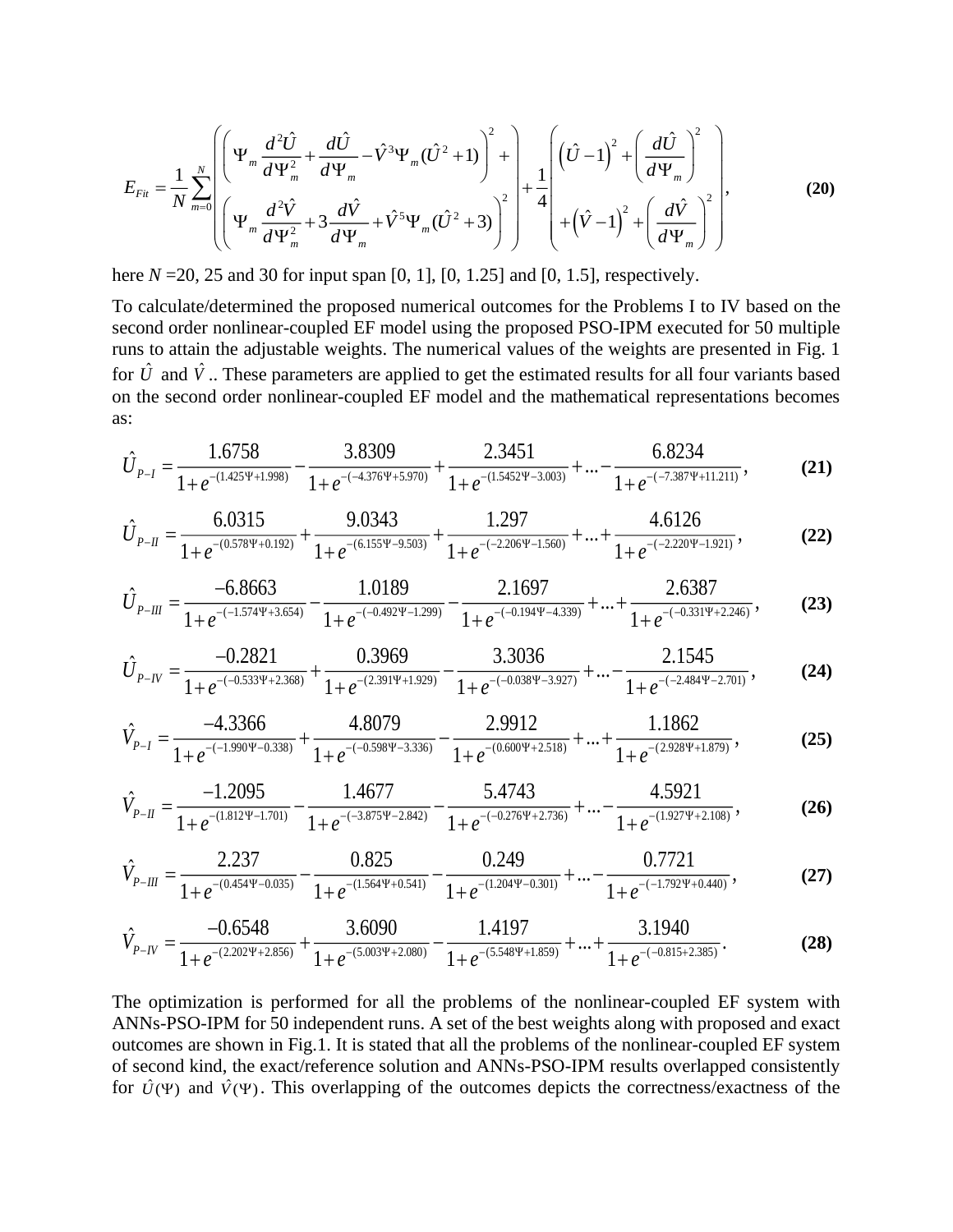proposed ANNs-PSO-IP scheme. Fig 2 shows the absolute error (AE), comparison of the proposed results and exact solutions as well as analysis on different performance metrics. The approximate solutions for  $N = 25$  and  $N = 30$  are plotted in Fig. 3 and 4 along with the reference exact values. One may see that results are consistently overlapping for small as well as large interval. The AE plots for  $\hat{U}(\Psi)$  and  $\hat{V}(\Psi)$  are drawn in Figs 2(a) and 2(b) for  $N = 20$ , while the performance measures for  $\hat{U}(\Psi)$  and  $\hat{V}(\Psi)$  are provided in Figs 2(c) to 2(d) for  $N = 20$ . It is observed that the AE values of  $\hat{U}(\Psi)$  lie around 10<sup>-05</sup> to 10<sup>-06</sup>, 10<sup>-04</sup> to 10<sup>-05</sup>, 10<sup>-06</sup> to 10<sup>-08</sup> and 10<sup>-06</sup> to 10<sup>-07</sup> for Problem I, II, III and IV in case of  $N = 20$ , 25 and 30. While the AE values of  $\hat{V}(4)$  lie around  $10^{-05}$  to  $10^{-06}$ ,  $10^{-04}$ to  $10^{-05}$ ,  $10^{-06}$  to  $10^{-09}$  and  $10^{-06}$  to  $10^{-07}$  for Problems I, II, III and IV for  $N = 20$ . The performance measures of  $\hat{U}(\chi)$  and  $\hat{V}(\Psi)$  based on FIT, RMSE, TIIC and EVAF are plotted in Fig. 2(c) and 2(d). It is seen that the FIT for  $\hat{U}(\Psi)$  and  $\hat{V}(\Psi)$  lie close to 10<sup>-08</sup> to 10<sup>-10</sup>, for problems I, III and IV, and similarly the FIT for Problem II lie around  $10^{-06}$  to  $10^{-08}$ . The RMSE and TIC for  $\hat{U}(\Psi)$  and  $\hat{V}(P)$  lie around to 10<sup>-04</sup> to 10<sup>-06</sup>, for all the problems. The TIC values lie around 10<sup>-06</sup> to 10<sup>-08</sup> for both indexes of all the Problems. The values of the EVAF for both indices of all the problems lie around  $10^{-10}$  to  $10^{-12}$ . The convergence measures for the Problems I to IV based on the second order nonlinear-coupled EF model using the fitness values, boxplots and histograms with 10 neurons are plotted in Fig 5. It is seen that the fitness lie around  $10^{-04}$  to  $10^{-08}$  for the Problems I to IV.

For more satisfaction, accuracy and precision examination of the ANNs-PSO-IP scheme, statistical measures are made based on minimum (MIN), mean, standard deviation (SD), median and semi interquartile range (S-IR). S-IR range is 0.5 times of the difference of the third quartile i.e.,  $Q_3$ =75% data and first quartile i.e.,  $Q_1$ =25% data, is calculated for 50 runs of ANNs-PSO-IP scheme to solve four different examples of the nonlinear-coupled EF system of second kind. These statistical results for Problems I to IV are provided in Tables 2 as well as 3 for  $\hat{U}$  and  $\hat{V}$ , respectively. It is perceived that both  $\hat{U}(\Psi)$  and  $\hat{V}(\Psi)$  for Problems I to IV lie in the good range. The global performance, i.e., G-FIT, G-EVAF, G-RMSE and G-TIC of  $\hat{U}(\Psi)$  and  $\hat{V}(\Psi)$  for Problems I to IV are provided in Table 4. In the said Table, the presentations of the global performance for all problems based on second order nonlinear-coupled EF model for 50 independent executions are provided. The magnitude as well as median values of each Problems based on the second order nonlinear-coupled EF model using the indexes  $\hat{U}(\Psi)$  and  $\hat{V}(\Psi)$  proven good. The time complexity of the proposed scheme ANNs-PSO-IPM for all four problems in terms of time consume for learning of weights of neural network is around  $50\pm 25$  for  $N = 20$ , while in case of N =  $25$  and 30 time consumed are around  $55\pm 25$  and  $60\pm 20$ , respectively.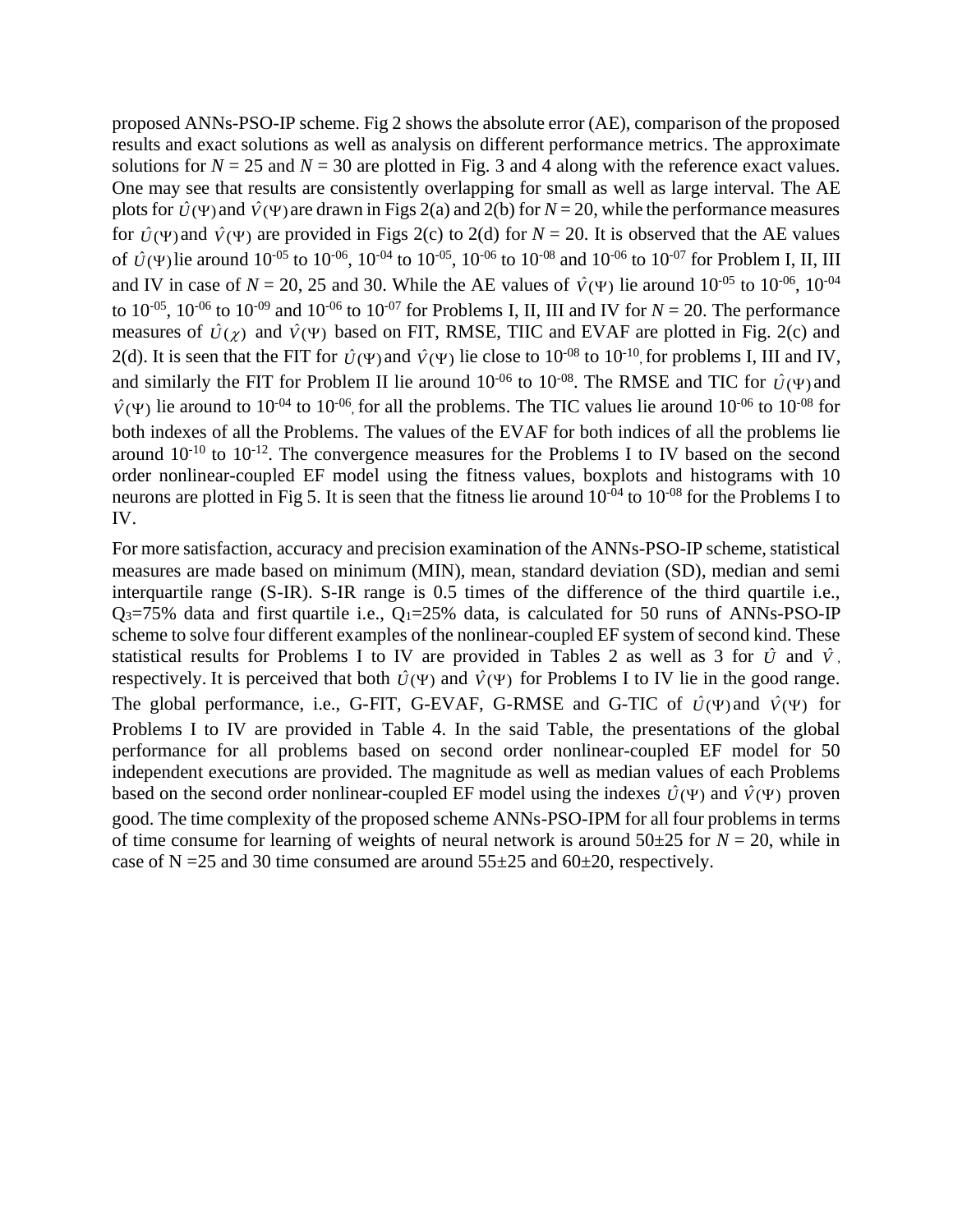

**(g):** P-I weights for  $\hat{V}( \Psi )$ **(h):** P-II weights for  $\hat{V}( \Psi )$ **(i):** P-III weights for  $\hat{V}( \Psi )$ **(j):** P-IV weights for  $\hat{V}(\Psi)$ **Fig 1:** Best weight sets and results comparison for all the Problems of second order nonlinear-coupled EF model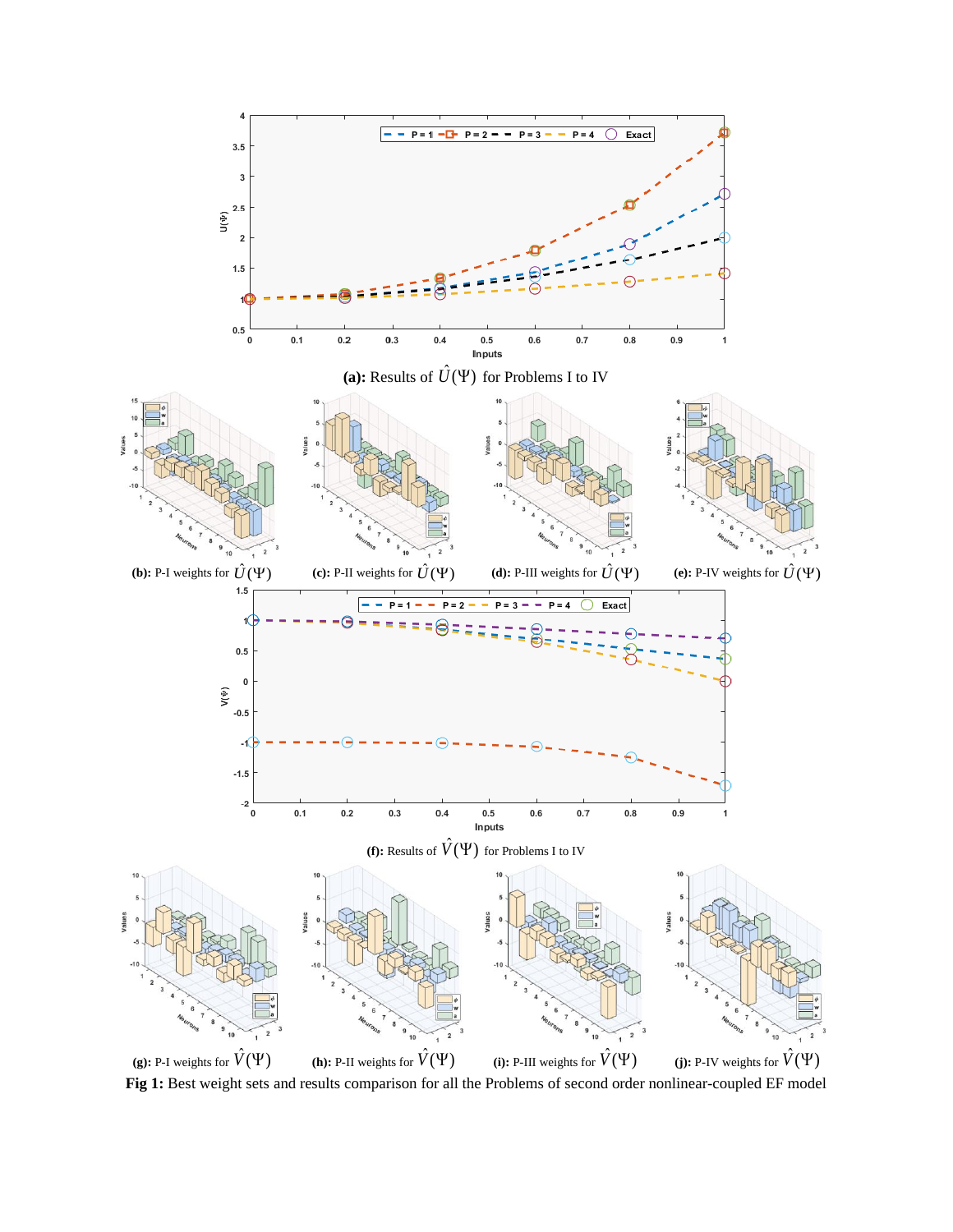

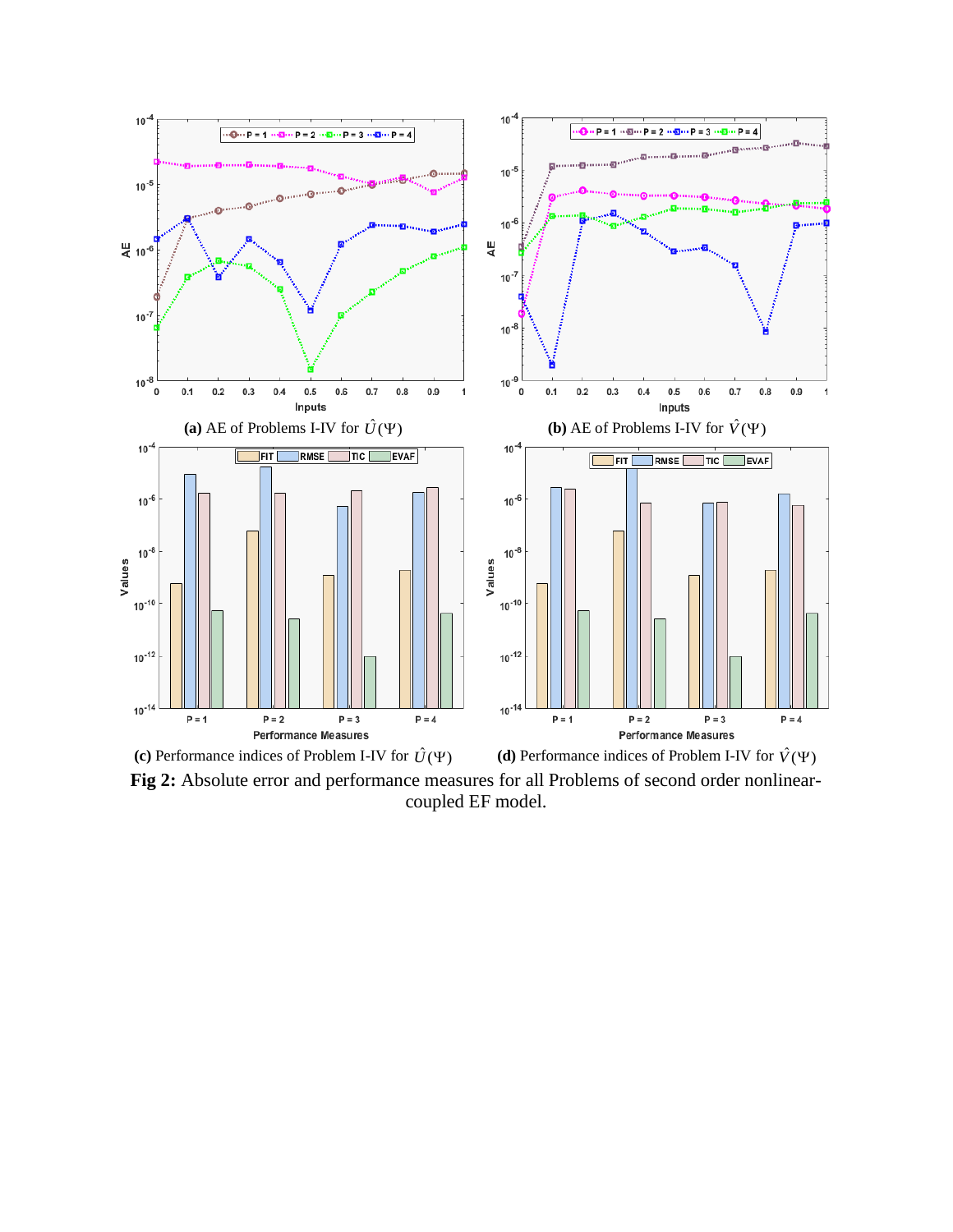

**Fig 3:** Comparison of proposed solutions for all Problems of second order nonlinear-coupled EF model in case of input interval [0, 1.25].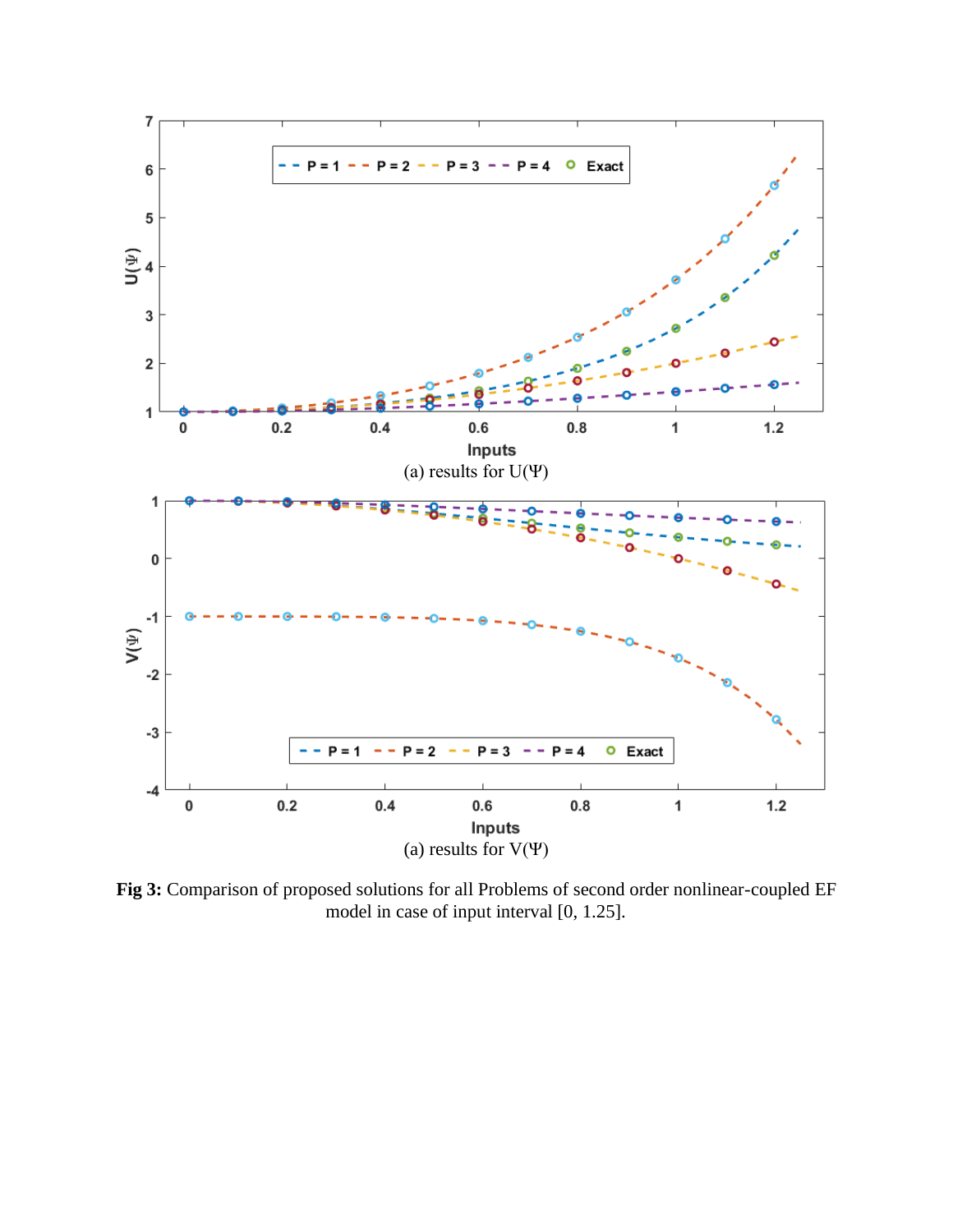

**Fig 4:** Comparison of proposed solutions for all Problems of second order nonlinear-coupled EF model in case of input interval [0, 1.5].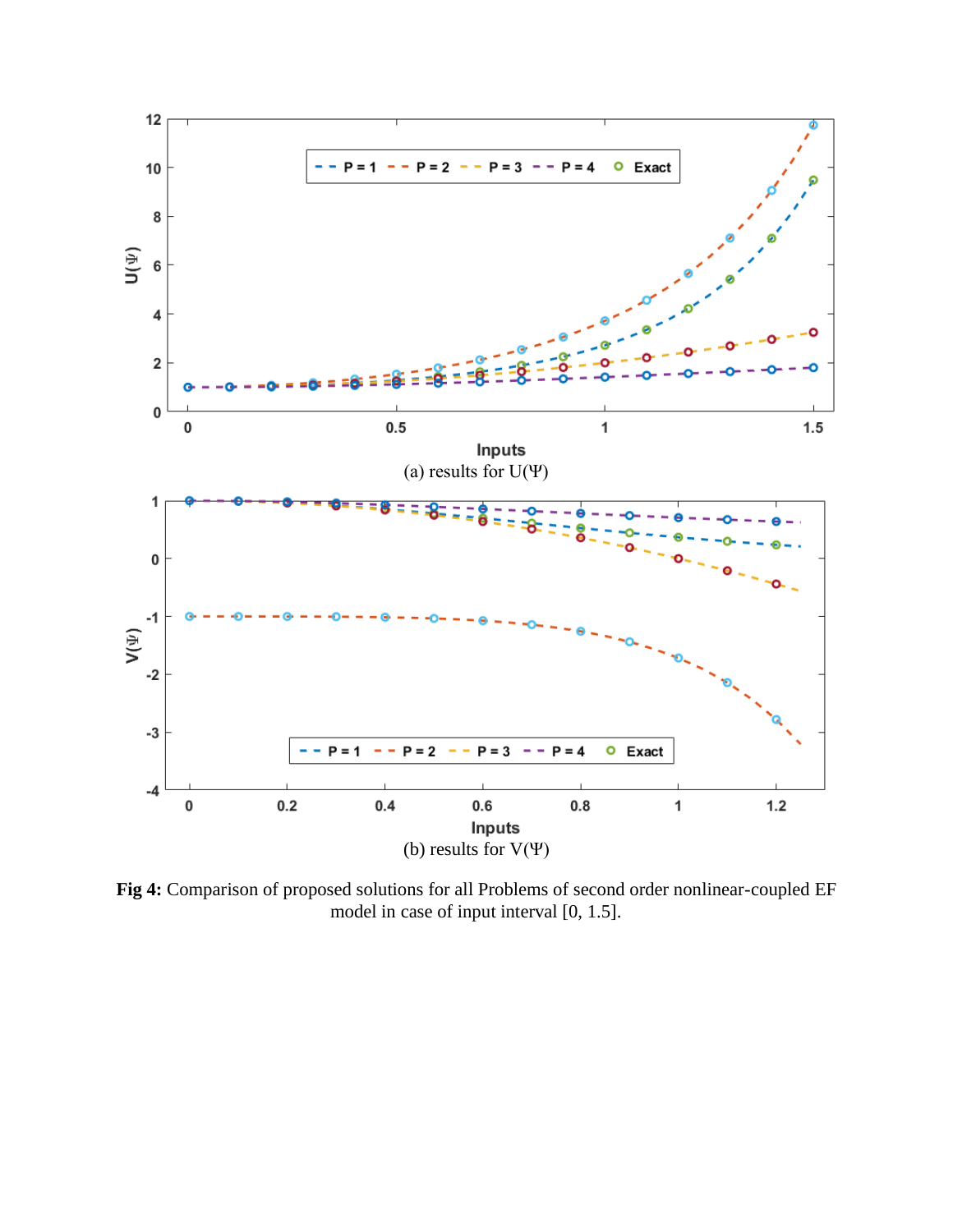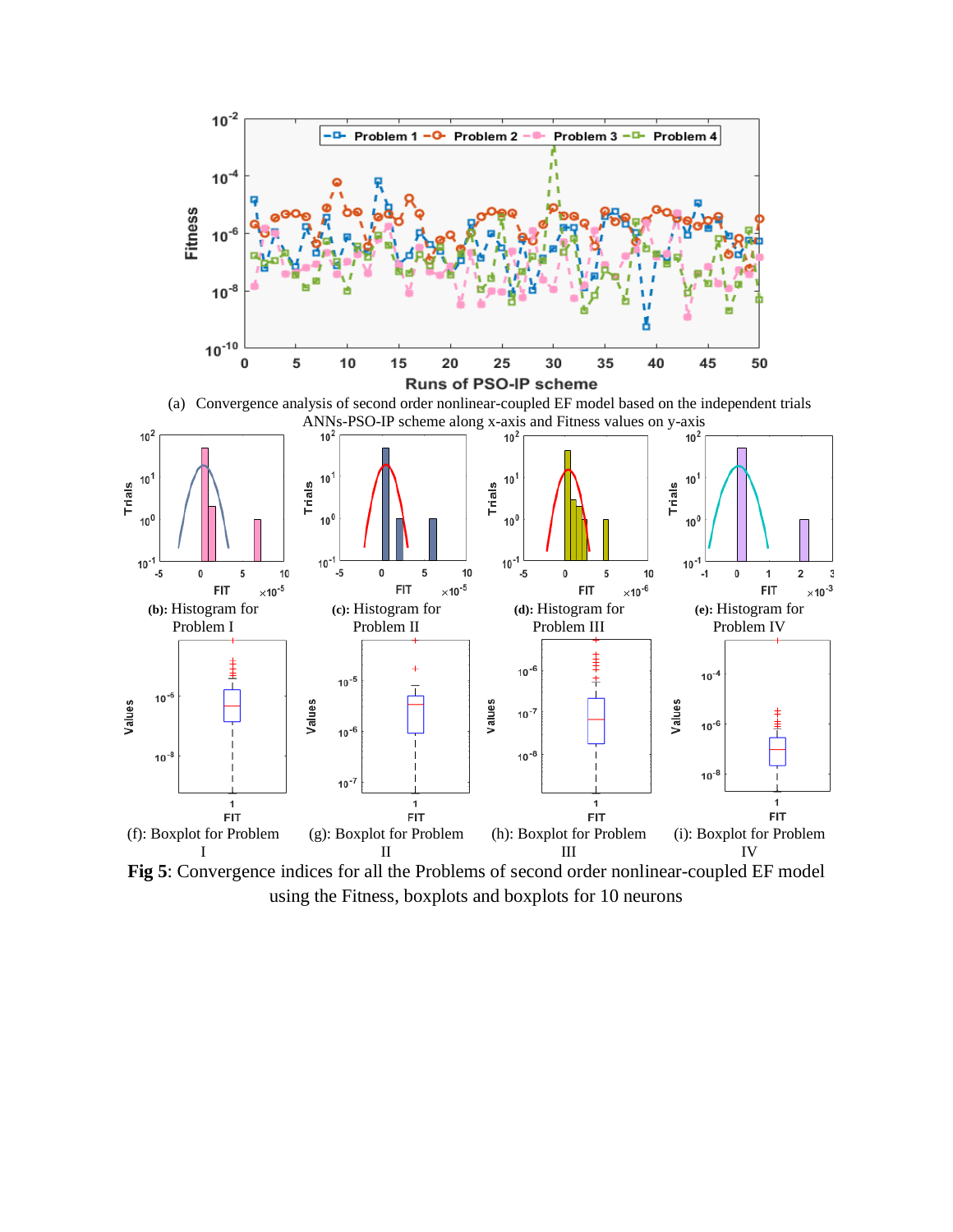|                         |            | $\mu_{\text{bulk}}$ and $\mu_{\text{H}}$ and $\mu_{\text{U}}$ and $\mu_{\text{H}}$ |      |      |      |      |      |      |                                                                                                                                                                                                                                                            |      |      |                                                                                                                                                                                                                                                            |
|-------------------------|------------|------------------------------------------------------------------------------------|------|------|------|------|------|------|------------------------------------------------------------------------------------------------------------------------------------------------------------------------------------------------------------------------------------------------------------|------|------|------------------------------------------------------------------------------------------------------------------------------------------------------------------------------------------------------------------------------------------------------------|
|                         | Mode       | Solutions of $\hat{U}(\Psi)$ for Problems I to IV between [0,1]                    |      |      |      |      |      |      |                                                                                                                                                                                                                                                            |      |      |                                                                                                                                                                                                                                                            |
|                         |            | $\bf{0}$                                                                           | 0.10 | 0.20 | 0.30 | 0.40 | 0.50 | 0.60 | 0.70                                                                                                                                                                                                                                                       | 0.80 | 0.90 | 1.0                                                                                                                                                                                                                                                        |
|                         | Min        |                                                                                    |      |      |      |      |      |      | $3.5\times10.07$ 3.0×10-06 4.0×10-06 4.6×10-06 6.1×10-06 7.0×10-06 7.9×10-06 9.8×10-06 1.2×10-05 1.5×10-05 1.5×10-05                                                                                                                                       |      |      |                                                                                                                                                                                                                                                            |
|                         | Mean       |                                                                                    |      |      |      |      |      |      | $4.9\times10-05$ 5.7 $\times10-03$ 8.5 $\times10-03$ 2.2 $\times10-02$ 2.4 $\times10-02$ 2.6 $\times10-02$ 1.9 $\times10-02$ 4.7 $\times10-02$ 3.8 $\times10-02$ 3.1 $\times10-02$ 4.9 $\times10-02$                                                       |      |      |                                                                                                                                                                                                                                                            |
| Problem                 | <b>SD</b>  |                                                                                    |      |      |      |      |      |      | $2.7\times10-04$   $1.8\times10-02$   $2.4\times10-02$   $5.0\times10-02$   $6.9\times10-02$   $7.9\times10-02$   $6.8\times10-02$   $5.5\times10-02$   $6.5\times10-02$   $7.8\times10-01$   $9.4\times10-01$                                             |      |      |                                                                                                                                                                                                                                                            |
|                         | Median     |                                                                                    |      |      |      |      |      |      | $3.4\times10-07$   $7.5\times10-04$   $2.4\times10-03$   $2.5\times10-03$   $5.9\times10-05$   $3.5\times10-03$   $9.7\times10-04$   $8.1\times10-05$   $3.2\times10-06$   $8.2\times10-05$   $1.9\times10-05$                                             |      |      |                                                                                                                                                                                                                                                            |
|                         | <b>SIR</b> |                                                                                    |      |      |      |      |      |      |                                                                                                                                                                                                                                                            |      |      | $1.7\times10-05$ 8.3 $\times10-05$ 6.4 $\times10-05$ 3.5 $\times10-04$ 2.4 $\times10-06$ 2.6 $\times10-05$ 2.4 $\times10-04$ 3.5 $\times10-04$ 7.4 $\times10-05$ 1.9 $\times10-05$ 6.5 $\times10-04$                                                       |
|                         | Min        |                                                                                    |      |      |      |      |      |      | 7.5×10-07   1.3×10-06   4.5×10-05   9.7×10-05   2.0×10-07   1.5×10-07   3.3×10-07   1.0×10-05   2.6×10-06   7.8×10-06   2.6×10-07                                                                                                                          |      |      |                                                                                                                                                                                                                                                            |
| Problem                 | Mean       |                                                                                    |      |      |      |      |      |      | $3.9\times10-05$   $9.7\times10-05$   $1.5\times10-03$   $1.5\times10-04$   $3.9\times10-04$   $2.9\times10-05$   $2.0\times10-04$   $2.3\times10-04$   $2.6\times10-05$   $3.1\times10-05$   $3.7\times10-05$                                             |      |      |                                                                                                                                                                                                                                                            |
|                         | <b>SD</b>  |                                                                                    |      |      |      |      |      |      | $6.6 \times 10^{-0}$   $1.1 \times 10^{-0}$   $1.5 \times 10^{-0}$   $1.5 \times 10^{-0}$   $1.5 \times 10^{-0}$   $1.6 \times 10^{-0}$   $1.9 \times 10^{-0}$   $2.1 \times 10^{-0}$   $2.3 \times 10^{-0}$   $9.2 \times 10^{-0}$   $3.3 \times 10^{-0}$ |      |      |                                                                                                                                                                                                                                                            |
| $\blacksquare$          |            |                                                                                    |      |      |      |      |      |      |                                                                                                                                                                                                                                                            |      |      | Median 9.6×10-06 7.2×10-05 4.5×10-05 1.1×10-04 1.0×10-04 1.1×10-04 1.1×10-04 1.4×10-04 2.1×10-04 3.5×10-05 3.5×10-04                                                                                                                                       |
|                         | <b>SIR</b> |                                                                                    |      |      |      |      |      |      | $1.8\times10-05$   $4.7\times10-05$   $2.3\times10-06$   $8.7\times10-05$   $7.2\times10-05$   $7.9\times10-06$   $9.8\times10-06$   $9.5\times10-05$   $1.0\times10-02$   $9.2\times10-04$   $1.9\times10-05$                                             |      |      |                                                                                                                                                                                                                                                            |
|                         | Min        |                                                                                    |      |      |      |      |      |      |                                                                                                                                                                                                                                                            |      |      | $1.1\times10-08$   7.6×10-07   7.8×10-07   6.1×10-07   5.7×10-08   2.6×10-08   2.1×10-07   3.3×10-07   5.6×10-07   5.6×10-07   4.4×10-07                                                                                                                   |
| Problem                 | Mean       |                                                                                    |      |      |      |      |      |      |                                                                                                                                                                                                                                                            |      |      | $4.4 \times 10^{-0}$ 6 $6.9 \times 10^{-0}$ 6 $3.4 \times 10^{-0}$ 6 $4.2 \times 10^{-0}$ 4 $2.9 \times 10^{-0}$ 7 $4.5 \times 10^{-0}$ 6 $3.0 \times 10^{-0}$ 5 $4.3 \times 10^{-0}$ 6 $3.4 \times 10^{-0}$ 4 $3.7 \times 10^{-0}$ 6 $3.2 \times 10^{-0}$ |
|                         | <b>SD</b>  |                                                                                    |      |      |      |      |      |      |                                                                                                                                                                                                                                                            |      |      | $6.5 \times 10^{-0}$   $6.1 \times 10^{-0}$   $3.8 \times 10^{-0}$   $3.2 \times 10^{-0}$   $3.4 \times 10^{-0}$   $3.4 \times 10^{-0}$   $4.3 \times 10^{-0}$   $3.6 \times 10^{-0}$   $4.2 \times 10^{-0}$   $4.4 \times 10^{-0}$   $5.2 \times 10^{-0}$ |
| Ë                       | Median     |                                                                                    |      |      |      |      |      |      | $9.6 \times 10^{-0}$ $3.9 \times 10^{-0}$ $4.8.1 \times 10^{-0}$ $6.7.2 \times 10^{-0}$ $6.7.3 \times 10^{-0}$ $6.8.0 \times 10^{-0}$ $5.8.7 \times 10^{-0}$ $5.3 \times 10^{-0}$ $7.3 \times 10^{-0}$ $1.6 \times 10^{-0}$                                |      |      |                                                                                                                                                                                                                                                            |
|                         | <b>SIR</b> |                                                                                    |      |      |      |      |      |      |                                                                                                                                                                                                                                                            |      |      | $2.9\times10-06$   8.4 $\times10-06$   9.5 $\times10-04$   9.2 $\times10-07$   4.3 $\times10-06$   7.3 $\times10-06$   4.5 $\times10-07$   2.1 $\times10-05$   9.1 $\times10-06$   3.3 $\times10-07$   1.7 $\times10-06$                                   |
|                         | Min        |                                                                                    |      |      |      |      |      |      |                                                                                                                                                                                                                                                            |      |      | $3.3\times10-08$   $4.4\times10-07$   $6.8\times10-07$   $1.5\times10-05$   $9.2\times10-07$   $3.4\times10-07$   $2.2\times10-06$   $5.4\times10-06$   $5.4\times10-07$   $6.4\times10-06$   $2.2\times10-06$                                             |
| Problem                 | Mean       |                                                                                    |      |      |      |      |      |      | $6.5\times10-04$   $1.0\times10-02$   $2.7\times10-05$   $5.1\times10-03$   $3.4\times10-03$   $2.7\times10-04$   $1.2\times10-04$   $6.1\times10-05$   $2.4\times10-03$   $3.6\times10-04$   $3.6\times10-04$                                             |      |      |                                                                                                                                                                                                                                                            |
|                         | <b>SD</b>  |                                                                                    |      |      |      |      |      |      |                                                                                                                                                                                                                                                            |      |      | 7.4×10-03 9.3×10-03   4.2×10-03   4.2×10-03   3.5×10-03   2.6×10-02   2.6×10-03   3.4×10-03   5.2×10-03   4.6×10-02   2.5×10-03   2.6×10-03                                                                                                                |
| $\overline{\mathbf{z}}$ | Median     |                                                                                    |      |      |      |      |      |      |                                                                                                                                                                                                                                                            |      |      | $4.9\times10-06$ $2.5\times10-05$ $6.2\times10-05$ $5.8\times10-05$ $4.3\times10-05$ $5.4\times10-05$ $5.9\times10-06$ $6.7\times10-04$ $6.0\times10-05$ $8.4\times10-04$ $6.8\times10-05$                                                                 |
|                         | <b>SIR</b> |                                                                                    |      |      |      |      |      |      |                                                                                                                                                                                                                                                            |      |      | $8.1\times10-06$ 4.9×10-06 9.4×10-06 7.2×10-04 6.6×10-06 4.5×10-06 7.8×10-05 7.4×10-05 7.3×10-06 6.2×10-06 5.4×10-06                                                                                                                                       |

**Table 2:** Statistics on  $\hat{U}(\Psi)$  for all the Problems of second order nonlinear-coupled EF model using the ANNs-PSO-IP approach

**Table 3:** Statistics on  $\hat{V}(\Psi)$  for all Problems of second order nonlinear-coupled EF model using the ANNs-PSO-IP approach. 'n

|           | Mode       | Solutions of $V(\Psi)$ for Problems I to IV between [0,1] with 0.1 step size |     |     |     |     |     |                                                                                                                                                                                                                          |     |     |     |  |
|-----------|------------|------------------------------------------------------------------------------|-----|-----|-----|-----|-----|--------------------------------------------------------------------------------------------------------------------------------------------------------------------------------------------------------------------------|-----|-----|-----|--|
|           |            | $\mathbf{0}$                                                                 | 0.1 | 0.2 | 0.3 | 0.4 | 0.5 | 0.6                                                                                                                                                                                                                      | 0.7 | 0.8 | 0.9 |  |
| Problem 1 | Min        |                                                                              |     |     |     |     |     | 2.7×10-08 8.3×10-07 7.0×10-07 4.6×10-07 2.3×10-07 6.2×10-07 2.3×10-07 2.2×10-07 2.2×10-06 6.0×10-07 4.8×10-07                                                                                                            |     |     |     |  |
|           | Mean       |                                                                              |     |     |     |     |     | $3.2\times10-06$   $7.3\times10-05$   $4.2\times10-04$   $2.2\times10-03$   $3.2\times10-03$   $3.5\times10-03$   $5.2\times10-03$   $6.7\times10-03$   $8.8\times10-03$   $2.2\times10-03$   $2.3\times10-04$           |     |     |     |  |
|           | SD         |                                                                              |     |     |     |     |     | $8.4\times10-04$ $2.4\times10-04$ $7.4\times10-04$ $3.6\times10-03$ $5.3\times10-03$ $8.7\times10-03$ $2.3\times10-03$ $2.7\times10-03$ $3.3\times10-03$ $3.7\times10-03$ $3.7\times10-03$ $3.2\times10-03$              |     |     |     |  |
|           | Median     |                                                                              |     |     |     |     |     | 7.3×10-05 2.4×10-05 3.7×10-05 3.6×10-05 2.7×10-05 2.4×10-05 2.5×10-05 2.8×10-05 2.4×10-05 2.4×10-05 2.4×10-05                                                                                                            |     |     |     |  |
|           | <b>SIR</b> |                                                                              |     |     |     |     |     | $2.0\times10-06$ $2.3\times10-05$ $3.4\times10-05$ $3.5\times10-05$ $2.7\times10-05$ $2.4\times10-05$ $2.6\times10-05$ $2.5\times10-05$ $2.3\times10-05$ $2.5\times10-05$ $2.2\times10-05$                               |     |     |     |  |
|           | Min        |                                                                              |     |     |     |     |     | $2.0\times10-07$   $4.0\times10-06$   $3.3\times10-06$   $3.3\times10-07$   $3.2\times10-06$   $5.4\times10-06$   $2.7\times10-06$   $7.5\times10-07$   $2.7\times10-05$   $3.7\times10-07$   $2.3\times10-05$           |     |     |     |  |
| Problem   | Mean       |                                                                              |     |     |     |     |     | $3.0\times10$ -05 $2.0\times10$ -04 $2.8\times10$ -04 $3.0\times10$ -04 $2.7\times10$ -04 $3.0\times10$ -04 $3.3\times10$ -04 $3.6\times10$ -04 $3.7\times10$ -04 $3.4\times10$ -04 $3.7\times10$ -05                    |     |     |     |  |
|           | <b>SD</b>  |                                                                              |     |     |     |     |     | $3.7\times10-05$   $7.7\times10-05$   $2.4\times10-04$   $2.5\times10-04$   $2.4\times10-04$   $2.5\times10-04$   $2.7\times10-04$   $2.7\times10-04$   $3.2\times10-04$   $3.6\times10-04$   $3.0\times10-04$           |     |     |     |  |
|           | Median     |                                                                              |     |     |     |     |     | $3.2\times10-05$ $2.0\times10-04$ $2.5\times10-04$ $2.5\times10-04$ $2.6\times10-04$ $2.8\times10-04$ $3.2\times10-04$ $3.6\times10-04$ $3.7\times10-04$ $3.5\times10-04$ $3.5\times10-04$ $3.7\times10-04$              |     |     |     |  |
|           | <b>SIR</b> |                                                                              |     |     |     |     |     | 2.7×10-05 4.8×10-05 2.0×10-04 2.3×10-04 2.3×10-04 2.3×10-04 2.3×10-04 2.3×10-04 2.7×10-04 2.7×10-04 3.3×10-04                                                                                                            |     |     |     |  |
|           | Min        |                                                                              |     |     |     |     |     | $2.4\times10-08$ 3.0×10-07 $\left[2.2\times10-06\right]$ $2.4\times10-07$ 6.7×10-07 3.8×10-07 3.3×10-07 3.5×10-07 8.4×10-07 3.3×10-08 2.8×10-07                                                                          |     |     |     |  |
| Problem   | Mean       |                                                                              |     |     |     |     |     | $7.7\times10-06$ 2.6 $\times10-05$ 3.5 $\times10-05$ 3.4 $\times10-05$ 3.0 $\times10-05$ 2.8 $\times10-05$ 2.8 $\times10-05$ 2.8 $\times10-05$ 2.6 $\times10-05$ 2.4 $\times10-05$ 2.4 $\times10-05$                     |     |     |     |  |
|           | <b>SD</b>  |                                                                              |     |     |     |     |     | $2.3\times10-05$   $2.7\times10-05$   $3.8\times10-05$   $3.7\times10-05$   $3.4\times10-05$   $3.0\times10-05$   $2.7\times10-05$   $4.7\times10-05$   $2.7\times10-05$   $2.7\times10-05$   $2.6\times10-05$           |     |     |     |  |
| Ë         | Median     |                                                                              |     |     |     |     |     | $3.8\times10-06$ $8.8\times10-06$ $2.5\times10-05$ $2.3\times10-05$ $2.2\times10-05$ $2.2\times10-05$ $2.2\times10-05$ $2.2\times10-05$ $2.0\times10-05$ $7.6\times10-06$ $8.2\times10-06$ $7.3\times10-06$              |     |     |     |  |
|           | <b>SIR</b> |                                                                              |     |     |     |     |     | $4.8\times10-06$   7.4 $\times10-06$   2.4 $\times10-05$   2.3 $\times10-05$   2.3 $\times10-05$   2.2 $\times10-05$   2.2 $\times10-05$   7.0 $\times10-06$   8.0 $\times10-06$   7.5 $\times10-06$   6.7 $\times10-06$ |     |     |     |  |
|           | Min        |                                                                              |     |     |     |     |     | $7.2\times10-08$ 3.7×10-08 $2.8\times10-07$ 4.5×10-07 3.3×10-07 2.2×10-06 6.0×10-07 3.4×10-08 2.3×10-07 3.3×10-07 3.3×10-07 3.3×10-07                                                                                    |     |     |     |  |
| Problem   | Median     |                                                                              |     |     |     |     |     | 7.4×10-04 7.3×10-04 6.3×10-04 4.7×10-04 3.7×10-04 4.5×10-05 3.2×10-04 4.3×10-04 6.3×10-04 7.7×10-04 7.4×10-04                                                                                                            |     |     |     |  |
|           | <b>SD</b>  |                                                                              |     |     |     |     |     | $5.2\times10-03$   $4.7\times10-03$   $4.3\times10-03$   $3.3\times10-03$   $2.8\times10-03$   $3.3\times10-04$   $2.4\times10-03$   $3.7\times10-03$   $4.3\times10-03$   $5.6\times10-03$   $6.6\times10-03$           |     |     |     |  |
|           | Median     |                                                                              |     |     |     |     |     | $4.8\times10-06$   2.2×10-05   2.7×10-05   2.4×10-05   8.2×10-06   8.3×10-06   8.3×10-06   7.7×10-06   3.6×10-06   3.8×10-06   4.4×10-06                                                                                 |     |     |     |  |
|           | <b>SIR</b> |                                                                              |     |     |     |     |     | $6.7\times10-06$ $2.5\times10-05$ $2.6\times10-05$ $2.2\times10-05$ $7.6\times10-06$ $7.3\times10-06$ $6.5\times10-06$ $5.0\times10-06$ $4.5\times10-06$ $4.7\times10-06$ $4.0\times10-07$                               |     |     |     |  |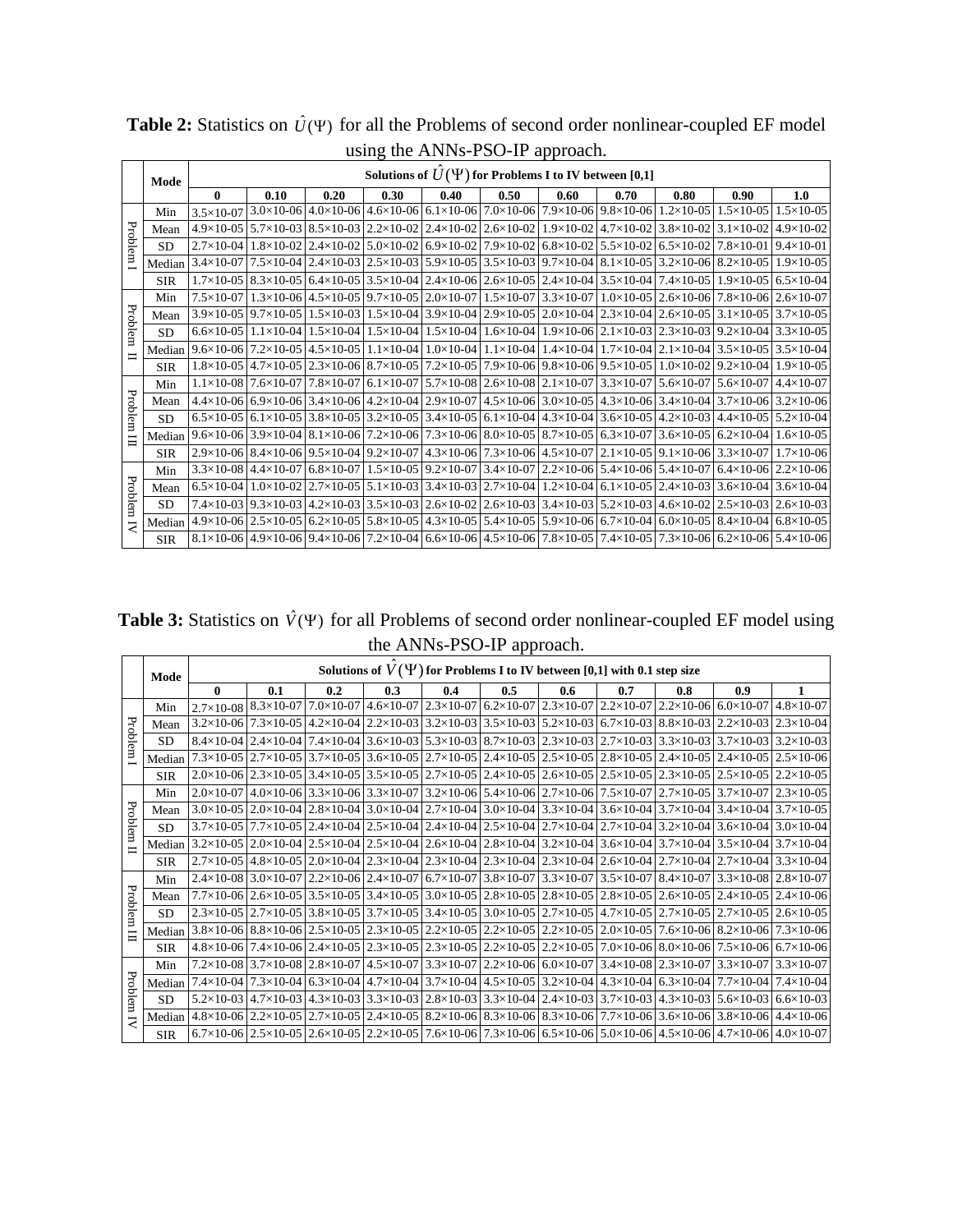| <b>Index</b>    | Problem |            | <b>G.FIT</b>                         |            | <b>G.RMSE</b> | G.TIC                                                                                                                                                                                         |               | <b>G.EVAF</b> |               |
|-----------------|---------|------------|--------------------------------------|------------|---------------|-----------------------------------------------------------------------------------------------------------------------------------------------------------------------------------------------|---------------|---------------|---------------|
|                 |         | <b>MAG</b> | <b>Median</b>                        | <b>MAG</b> | <b>Median</b> | <b>MAG</b>                                                                                                                                                                                    | <b>Median</b> | <b>MAG</b>    | <b>Median</b> |
| $\hat{U}(\Psi)$ |         |            |                                      |            |               | $2.95\times10-064.71\times10-07$  2.06 $\times10-01$  2.28 $\times10-04$  2.77 $\times10-02$  4.16 $\times10-05$  2.71 $\times10-01$  4.20 $\times10-08$                                      |               |               |               |
|                 |         |            |                                      |            |               | $4.47\times10-063.29\times10-062.15\times10-041.69\times10-043.95\times10-024.27\times10-0511.82\times10-088.89\times10-09$                                                                   |               |               |               |
|                 |         |            |                                      |            |               | $3.73\times10-07$ 6.71×10-08 2.26×10-05 1.01×10-05 5.41×10-02 5.44×10-05 1.80×10-09 1.43×10-10                                                                                                |               |               |               |
|                 | 4       |            |                                      |            |               | $4.42\times10-059.90\times10-082.62\times10-024.77\times10-055.87\times10-026.05\times10-052.94\times10-012.22\times10-08$                                                                    |               |               |               |
| $\hat{V}(\Psi)$ |         |            |                                      |            |               | $6.6 \times 10^{-06}$   3.1×10-07   6.3×10-05   4.2×10-06   1.9×10-05   9.1×10-07   3.6×10-08   5.8×10-09                                                                                     |               |               |               |
|                 |         |            |                                      |            |               | $3.5 \times 10^{-04}$   $4.8 \times 10^{-06}$   $5.1 \times 10^{-02}$   $2.4 \times 10^{-02}$   $1.2 \times 10^{-05}$   $7.3 \times 10^{-06}$   $3.3 \times 10^{-01}$   $2.1 \times 10^{-03}$ |               |               |               |
|                 |         |            | $1.7\times10-06$   3.1 $\times10-07$ |            |               | $1.8\times10-05$   8.1×10-06   1.7×10-05   1.1×10-05   3.2×10-09   9.5×10-11                                                                                                                  |               |               |               |
|                 |         |            |                                      |            |               | $2.3 \times 10^{-6}$   $2.1 \times 10^{-6}$   $5.8 \times 10^{-6}$   $3.5 \times 10^{-6}$   $5.8 \times 10^{-6}$   $7.5 \times 10^{-6}$   $3.5 \times 10^{-6}$   $2.5 \times 10^{-6}$         |               |               |               |

**Table 4:** Results for global performance on both  $\hat{U}(\Psi)$  and  $\hat{V}(\Psi)$  in case of Problems I to IV

## **4. Conclusion**

In this investigation, a reliable, stable, consistent and precise numerical ANNs-PSO-IPM is presented for solving the nonlinear-coupled EF system by using the ANNs strength. The objective function is optimized of these networks using the global as well as local search competences of PSO-IPM. The suggested ANNs-PSO-IPM is viably executed to solve four different examples of the nonlinear-coupled EF system. The detailed, precise and particular presentation is obtained for ANNs-PSO-IPM in terms of AE with steadfast precision is measured around 4 to 7 decimals of accurateness of the present reference solutions for all four problems of the nonlinear-coupled EF system of second kind. Furthermore, the statistical clarifications achieved good measures using the Min, standard deviation, Mean, S-IR and Median to check the convergence, robustness and accuracy of the ANNs-PSO-IPM for solving the second order nonlinear-coupled EF model based problems I to IV.

## **5. Future research directions**

In the future, one can exploit/explore the knacks of ANNs-PSO-IPM to solve the singular higher order models [67-69], fractional order models [70-75] and many other applications of utmost importance [76-79].

# **References**

- [1] Burdyny, T., & Smith, W. A. (2019). CO 2 reduction on gas-diffusion electrodes and why catalytic performance must be assessed at commercially-relevant conditions. Energy & Environmental Science, 12(5), 1442-1453.
- [2] Abbas, F., Kitanov, P., & Longo, S. (2019). Approximate solutions to lane-emden equation for stellar configuration. Appl. Math. Inf. Sci, 13, 143-152.
- [3] Bacchini, C., Fraternali, F., Iorio, G., & Pezzulli, G. (2019). Volumetric star formation laws of disc galaxies. Astronomy & Astrophysics, 622, A64.
- [4] Soliman, M.A., (2019). Approximate solution for the Lane-Emden equation of the second kind in a spherical annulus. *Journal of King Saud University-Engineering Sciences*, *31*(1), pp.1-5.
- [5] Adel, W., & Sabir, Z. (2020). Solving a new design of nonlinear second-order Lane–Emden pantograph delay differential model via Bernoulli collocation method. The European Physical Journal Plus, 135(5), 1-12.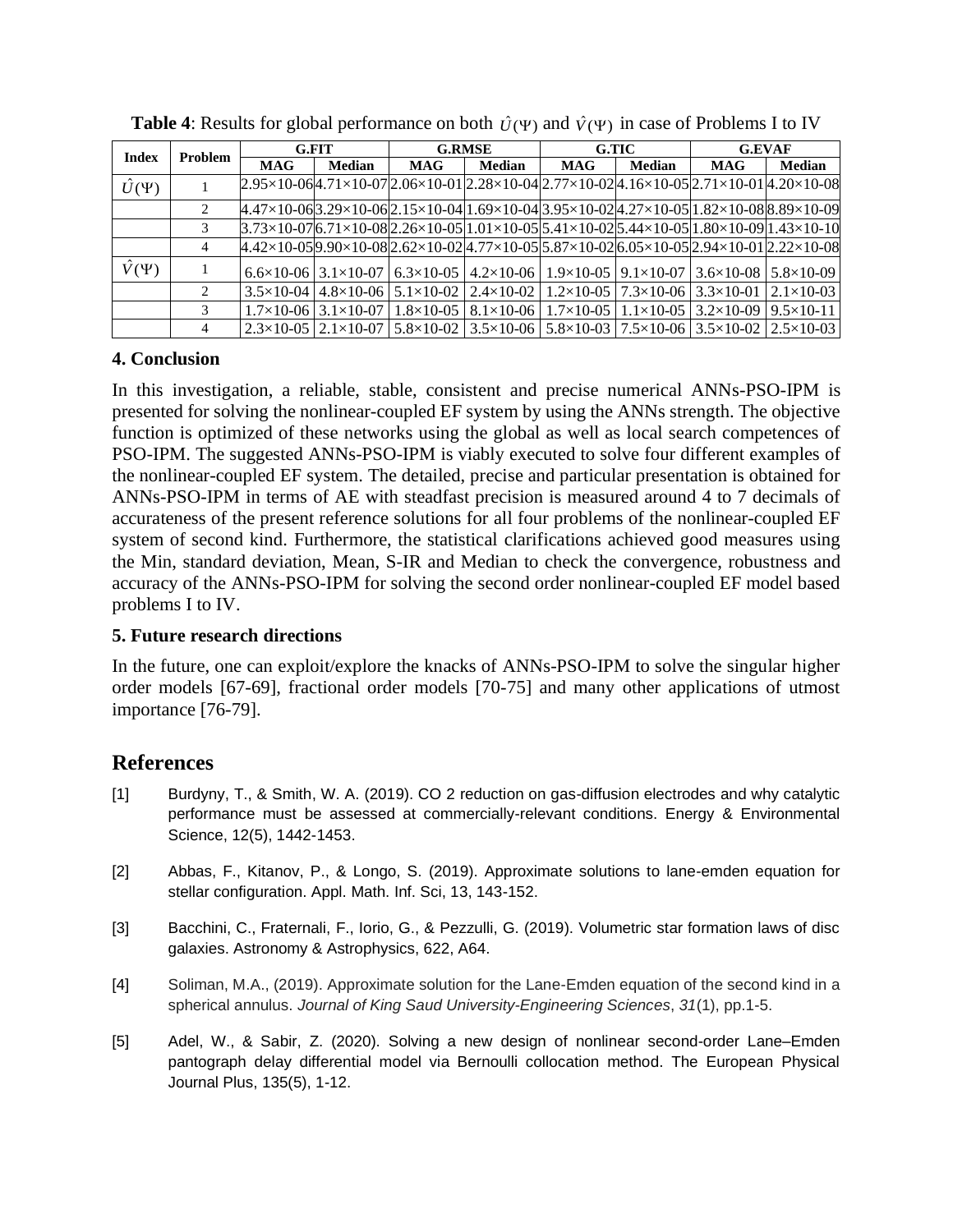- [6] Barilla, D., Caristi, G., Heidarkhani, S., & Moradi, S. (2020). Generalized yamabe equations on riemannian manifolds and applications to Emden-Fowler problems. Quaestiones Mathematicae, 43(4), 547-567.
- [7] Guirao, J. L., Sabir, Z., & Saeed, T. (2020). Design and numerical solutions of a novel third-order nonlinear Emden–Fowler delay differential model. Mathematical Problems in Engineering, 2020.
- [8] Dridi, A., & Trabelsi, N. (2022). Blow up solutions for a 4-dimensional Emden–Fowler system of Liouville type. Journal of Elliptic and Parabolic Equations, 1-36.
- [9] Dizicheh, A. K., Salahshour, S., Ahmadian, A., & Baleanu, D. (2020). A novel algorithm based on the Legendre wavelets spectral technique for solving the Lane–Emden equations. Applied Numerical Mathematics, 153, 443-456.
- [10] Abdullah Alderremy, A., Elzaki, T. M., & Chamekh, M. (2019). Modified Adomian decomposition method to solve generalized Emden–Fowler systems for singular IVP. Mathematical Problems in Engineering, 2019.
- [11] Singh, R., Guleria, V. & Singh, M., (2020). Haar wavelet quasilinearization method for numerical solution of Emden–Fowler type equations. *Mathematics and Computers in Simulation*, *174*, pp.123-133.
- [12] Verma, A. K., & Kumar, N. (2019). Haar wavelets collocation on a class of Emden-Fowler equation via Newton's quasilinearization and Newton-Raphson techniques. arXiv preprint arXiv:1911.05819.
- [13] Arqub, O. A., Osman, M. S., Abdel-Aty, A. H., Mohamed, A. B. A., & Momani, S. (2020). A numerical algorithm for the solutions of ABC singular Lane–Emden type models arising in astrophysics using reproducing kernel discretization method. Mathematics, 8(6), 923..
- [14] Dizicheh, A. K., Salahshour, S., Ahmadian, A., & Baleanu, D. (2020). A novel algorithm based on the Legendre wavelets spectral technique for solving the Lane–Emden equations. Applied Numerical Mathematics, 153, 443-456.
- [15] Verma, A. K., Kumar, N., Singh, M., & Agarwal, R. P. (2021). A note on variation iteration method with an application on Lane–Emden equations. Engineering Computations..
- [16] Xie, L.J., Zhou, C.L. & Xu, S., (2019). Solving the systems of equations of Lane-Emden type by differential transform method coupled with adomian polynomials. *Mathematics*, *7*(4), p.377.
- [17] Roul, P. & Thula, K., (2019). A fourth-order B-spline collocation method and its error analysis for Bratu-type and Lane–Emden problems. *International Journal of Computer Mathematics*, *96*(1), pp.85-104.
- [18] Sharma, B., Kumar, S., Paswan, M.K. & Mahato, D., (2019). Chebyshev Operational Matrix Method for Lane-Emden Problem. *Nonlinear Engineering*, *8*(1), pp.1-9.
- [19] Khalifa, A.S. & Hassan, H.N., (2019). Approximate Solution of Lane-Emden Type Equations Using Variation of Parameters Method with an Auxiliary Parameter. *Journal of Applied Mathematics and Physics*, *7*(04), p.921.
- [20] Alharbi, A.R., Almatrafi, M.B. & Lotfy, K., (2020). Constructions of solitary travelling wave solutions for Ito integro-differential equation arising in plasma physics. Results in Physics, 19, p.103533.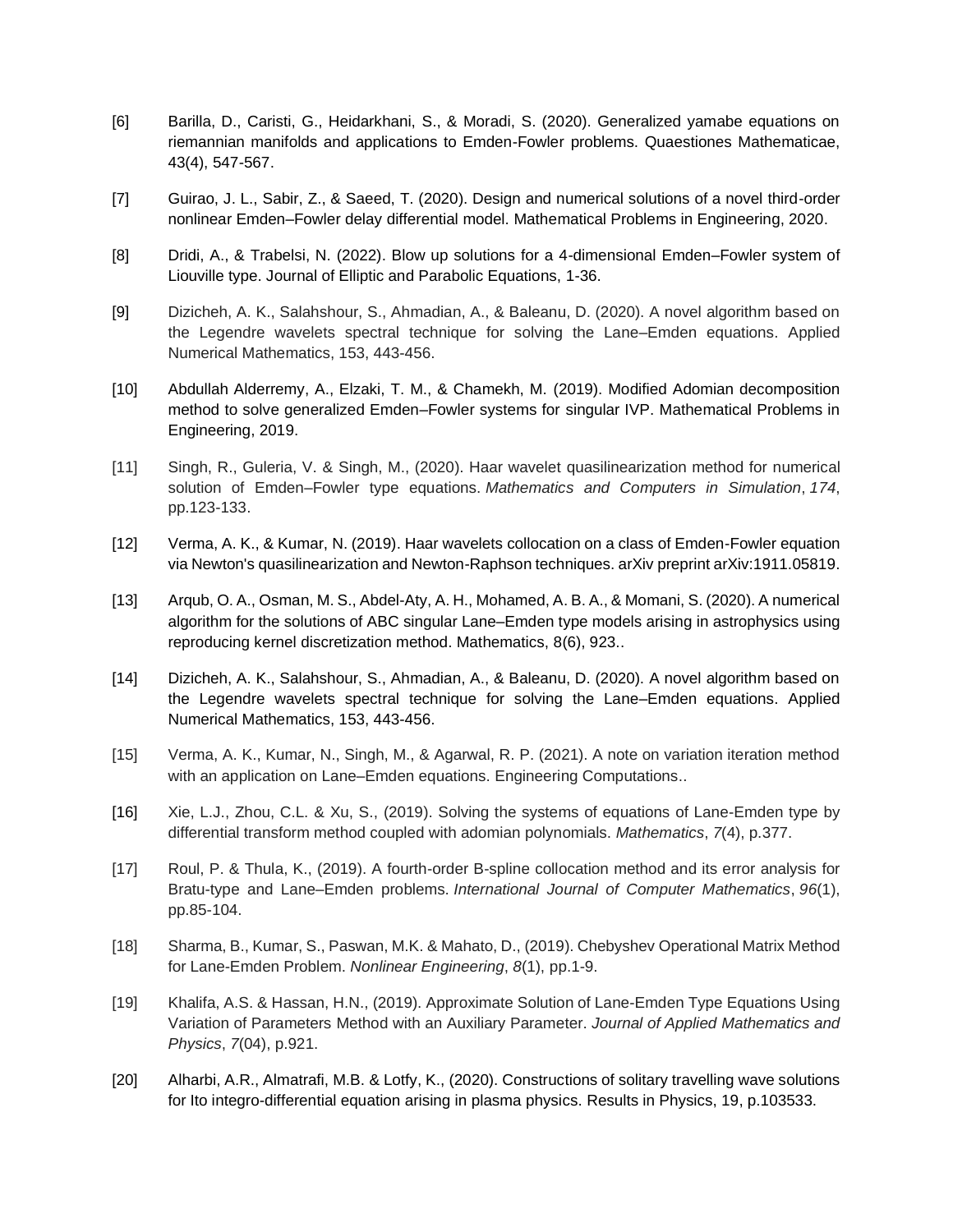- [21] Almatrafi, M.B., Alharbi, A., Lotfy, K. & El-Bary, A.A., (2021). Exact and numerical solutions for the GBBM equation using an adaptive moving mesh method. Alexandria Engineering Journal, 60(5), pp.4441-4450.
- [22] Abdelrahman, M.A. & Alharbi, A., (2021). Analytical and numerical investigations of the modified Camassa–Holm equation. Pramana, 95(3), pp.1-9.
- [23] Sabir, Z., Wahab, H. A., Nguyen, T. G., Altamirano, G. C., Erdoğan, F., & Ali, M. R. (2022). Intelligent computing technique for solving singular multi-pantograph delay differential equation. Soft Computing, 1-13.
- [24] Sabir, Z. (2022). Neuron analysis through the swarming procedures for the singular two-point boundary value problems arising in the theory of thermal explosion. The European Physical Journal Plus, 137(5), 1-18.
- [25] Lotfy, K., (2019). Effect of variable thermal conductivity during the photothermal diffusion process of semiconductor medium. Silicon, 11(4), pp.1863-1873.
- [26] Sabir, Z., Raja, M. A. Z., Umar, M., & Shoaib, M. (2020). Neuro-swarm intelligent computing to solve the second-order singular functional differential model. The European Physical Journal Plus, 135(6), 1-19..
- [27] Lu, K.D., Zeng, G.Q. & Zhou, W., (2021). Adaptive constrained population extremal optimisation‐ based robust proportional‐integral‐derivation frequency control method for an islanded microgrid. *IET Cyber*‐*Systems and Robotics*, *3*(3), pp.210-227.
- [28] Lu, K., Zhou, W., Zeng, G. & Zheng, Y. (2019). Constrained population extremal optimization-based robust load frequency control of multi-area interconnected power system. *International Journal of Electrical Power & Energy Systems*, *105*, pp.249-271.
- [29] Sabir, Z., et al., (2020). Novel design of Morlet wavelet neural network for solving second order Lane–Emden equation. Mathematics and Computers in Simulation, 172, pp.1-14.
- [30] Guerrero–Sánchez, Y., Umar, M., Sabir, Z., Guirao, J. L., & Raja, M. A. Z. (2021). Solving a class of biological HIV infection model of latently infected cells using heuristic approach. Discrete & Continuous Dynamical Systems-S, 14(10), 3611.
- [31] Mehmood, A., et al., (2020). Integrated computational intelligent paradigm for nonlinear electric circuit models using neural networks, genetic algorithms and sequential quadratic programming. *Neural Computing and Applications*, *32*(14), pp.10337-10357.
- [32] Guirao, J. L., Sabir, Z., Raja, M. A. Z., & Baleanu, D. (2022). Design of neuro-swarming computational solver for the fractional Bagley–Torvik mathematical model. The European Physical Journal Plus, 137(2), 245..
- [33] Bukhari, A.H., et al., (2020). Fractional neuro-sequential ARFIMA-LSTM for financial market forecasting. *IEEE Access*, *8*, pp.71326-71338.
- [34] Sabir, Z. (2022). Stochastic numerical investigations for nonlinear three-species food chain system. International Journal of Biomathematics, 15(04), 2250005.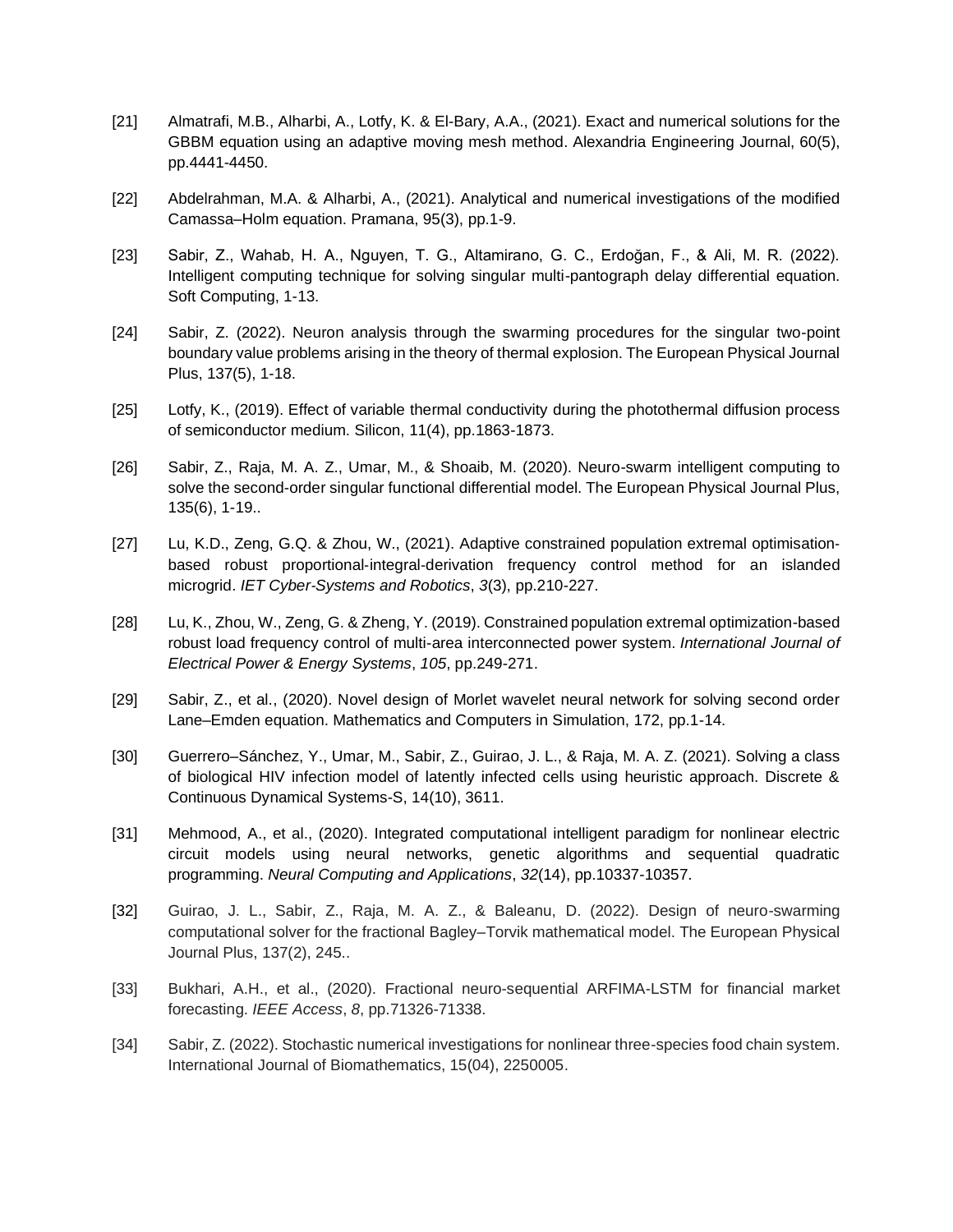- [35] Saeed, T., et al. (2022). An advanced heuristic approach for a nonlinear mathematical based medical smoking model. Results in Physics, 32, 105137.
- [36] Sabir, Z., et al., (2022). FMNSICS: Fractional Meyer neuro-swarm intelligent computing solver for nonlinear fractional Lane–Emden systems. *Neural Computing and Applications*, *34*(6), pp.4193- 4206.
- [37] Nisar, K., et al. (2021). Design of morlet wavelet neural network for solving a class of singular pantograph nonlinear differential models. IEEE Access, 9, 77845-77862.
- [38] Mahmood, T., et al., (2022). Novel Adaptive Bayesian Regularization Networks for Peristaltic Motion of a Third-Grade Fluid in a Planar Channel. *Mathematics*, *10*(3), p.358.
- [39] Umar, M., et al., (2019). Intelligent computing for numerical treatment of nonlinear prey–predator models. Applied Soft Computing, 80, 506-524.
- [40] Fateh, M.F., et al., (2019). Differential evolution based computation intelligence solver for elliptic partial differential equations. Frontiers of Information Technology & Electronic Engineering, 20(10), pp.1445-1456.
- [41] Botmart, T., et al. (2022). A hybrid swarming computing approach to solve the biological nonlinear Leptospirosis system. Biomedical Signal Processing and Control, 77, 103789.
- [42] Sabir, Z., Umar, M., Raja, M. A. Z., & Baleanu, D. (2021). Numerical Solutions of a Novel Designed Prevention Class in the HIV Nonlinear Model. CMES-COMPUTER MODELING IN ENGINEERING & SCIENCES, 129(1), 227-251.
- [43] Sabir, Z., Umar, M., Raja, M. A. Z., Baskonus, H. M., & Gao, W. (2022). Designing of Morlet wavelet as a neural network for a novel prevention category in the HIV system. International Journal of Biomathematics, 15(04), 2250012.
- [44] Raja, M. A. Z., Mehmood, J., Sabir, Z., Nasab, A. K., and Manzar, M. A. (2019). Numerical solution of doubly singular nonlinear systems using neural networks-based integrated intelligent computing. Neural Computing and Applications, 31(3), 793-812.
- [45] Sabir, Z., et al., (2018). Neuro-heuristics for nonlinear singular Thomas-Fermi systems. Applied Soft Computing, 65, 152-169.
- [46] Malešević, N., Petrović, V., Belić, M., Antfolk, C., Mihajlović, V., & Janković, M. (2020). Contactless real-time heartbeat detection via 24 GHz continuous-wave Doppler radar using artificial neural networks. Sensors, 20(8), 2351..
- [47] Wang, B., Gomez-Aguilar, J. F., Sabir, Z., Zahoor Raja, M. A., Xia, W. F., Jahanshahi, H., & Alsaadi, F. E. (2022). Numerical computing to solve the nonlinear corneal system of eye surgery using the capability of Morlet wavelet artificial neural networks. Fractals.
- [48] Umar, M., Amin, F., Wahab, H.A. & Baleanu, D., (2019). Unsupervised constrained neural network modeling of boundary value corneal model for eye surgery. Applied Soft Computing, 85, p.105826.
- [49] Raja, M. A. Z., Umar, M., Sabir, Z., Khan, J. A., & Baleanu, D. (2018). A new stochastic computing paradigm for the dynamics of nonlinear singular heat conduction model of the human head. The European Physical Journal Plus, 133(9), 364.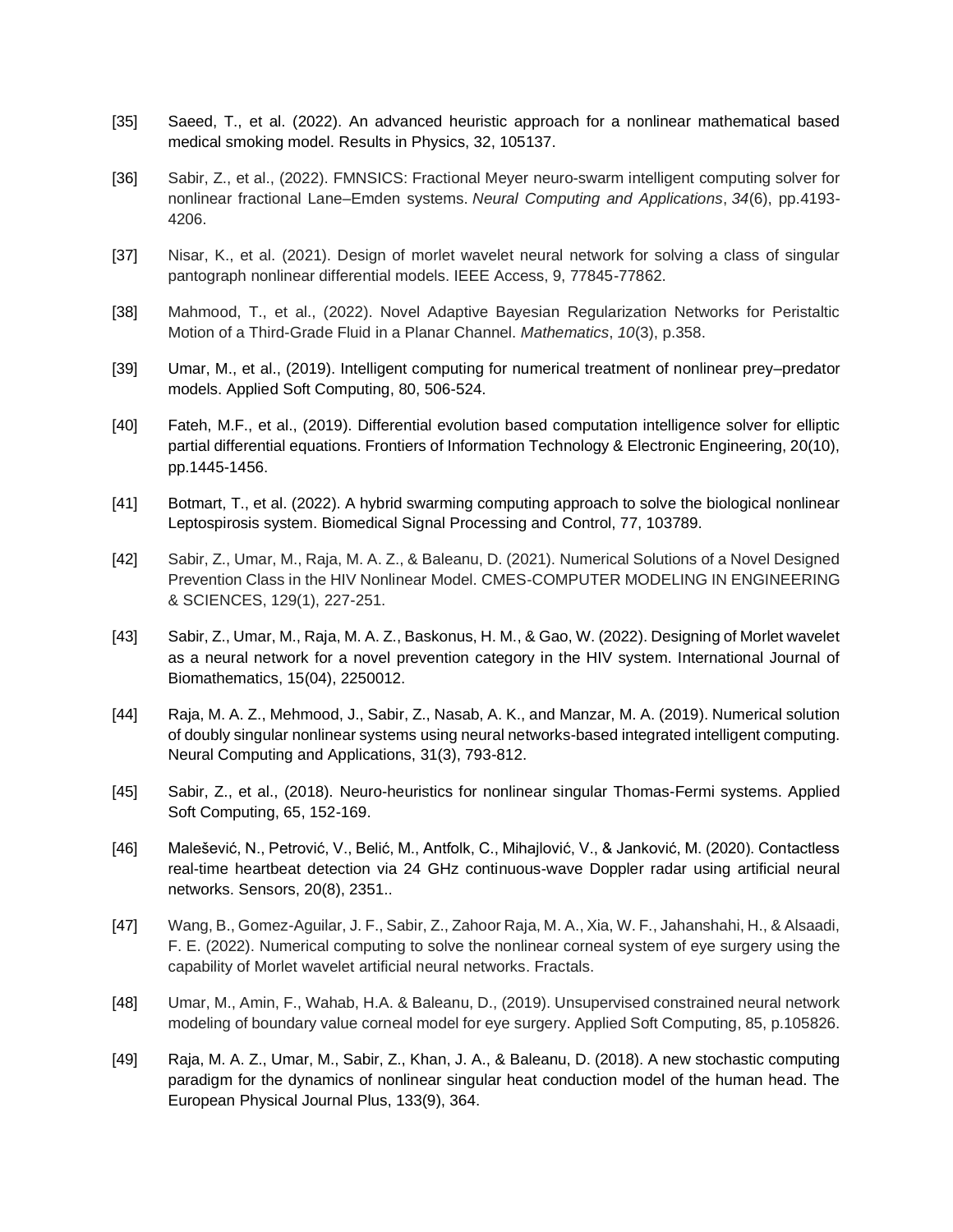- [50] Sabir, Z., Amin, F., Pohl, D. & Guirao, J.L., (2020). Intelligence computing approach for solving second order system of Emden–Fowler model. *Journal of Intelligent & Fuzzy Systems*, *38*(6), pp.7391-7406.
- [51] Sabir, Z., Botmart, T., Raja, M. A. Z., Sadat, R., Ali, M. R., Alsulami, A. A., & Alghamdi, A. (2022). Artificial neural network scheme to solve the nonlinear influenza disease model. Biomedical Signal Processing and Control, 75, 103594.
- [52] Sabir, Z., et al., (2021). Design of Gudermannian Neuroswarming to solve the singular Emden– Fowler nonlinear model numerically. *Nonlinear Dynamics*, *106*(4), pp.3199-3214.
- [53] Nasirzadehroshenin, F., Sadeghzadeh, M., Khadang, A., Maddah, H., Ahmadi, M.H., Sakhaeinia, H. & Chen, L., (2020). Modeling of heat transfer performance of carbon nanotube nanofluid in a tube with fixed wall temperature by using ANN–GA. *The European Physical Journal Plus*, *135*(2), pp.1-20.
- [54] Umar, M., Raja, M. A. Z., Sabir, Z., Alwabli, A. S., & Shoaib, M. (2020). A stochastic computational intelligent solver for numerical treatment of mosquito dispersal model in a heterogeneous environment. The European Physical Journal Plus, 135(7), 1-23.
- [55] Hussain, A. N., & Ismail, A. A. (2020). Operation cost reduction in unit commitment problem using improved quantum binary PSO algorithm. Int. J. Electr. Comput. Eng, 10, 1149-1155.
- [56] Sibalija, T.V., (2019). Particle swarm optimisation in designing parameters of manufacturing processes: A review (2008–2018). *Applied Soft Computing*, *84*, p.105743.
- [57] Özsoy, V. S., Ünsal, M. G., & Örkcü, H. H. (2020). Use of the heuristic optimization in the parameter estimation of generalized gamma distribution: comparison of GA, DE, PSO and SA methods. Computational Statistics, 35(4), 1895-1925.
- [58] Yang, J., Wang, X., & Bauer, P. (2019). Extended PSO based collaborative searching for robotic swarms with practical constraints. IEEE Access, 7, 76328-76341.
- [59] Mai, S., Zille, H., Steup, C., & Mostaghim, S. (2019, July). Multi-objective collective search and movement-based metrics in swarm robotics. In Proceedings of the Genetic and Evolutionary Computation Conference Companion (pp. 387-388).
- [60] Qu, N., Chen, J., Zuo, J., & Liu, J. (2020). PSO–SOM neural network algorithm for series arc fault detection. Advances in Mathematical Physics, 2020.
- [61] Kuntoji, G., Rao, M., & Rao, S. (2020). Prediction of wave transmission over submerged reef of tandem breakwater using PSO-SVM and PSO-ANN techniques. ISH Journal of Hydraulic Engineering, 26(3), 283-290.
- [62] Mesloub, H., Benchouia, M.T., Boumaaraf, R., Goléa, A., Goléa, N. & Becherif, M., (2020). Design and implementation of DTC based on AFLC and PSO of a PMSM. Mathematics and Computers in Simulation, 167, pp.340-355.
- [63] Casacio, L., Lyra, C. & Oliveira, A.R., (2019). Interior point methods for power flow optimization with security constraints. *International Transactions in Operational Research*, *26*(1), pp.364-378.